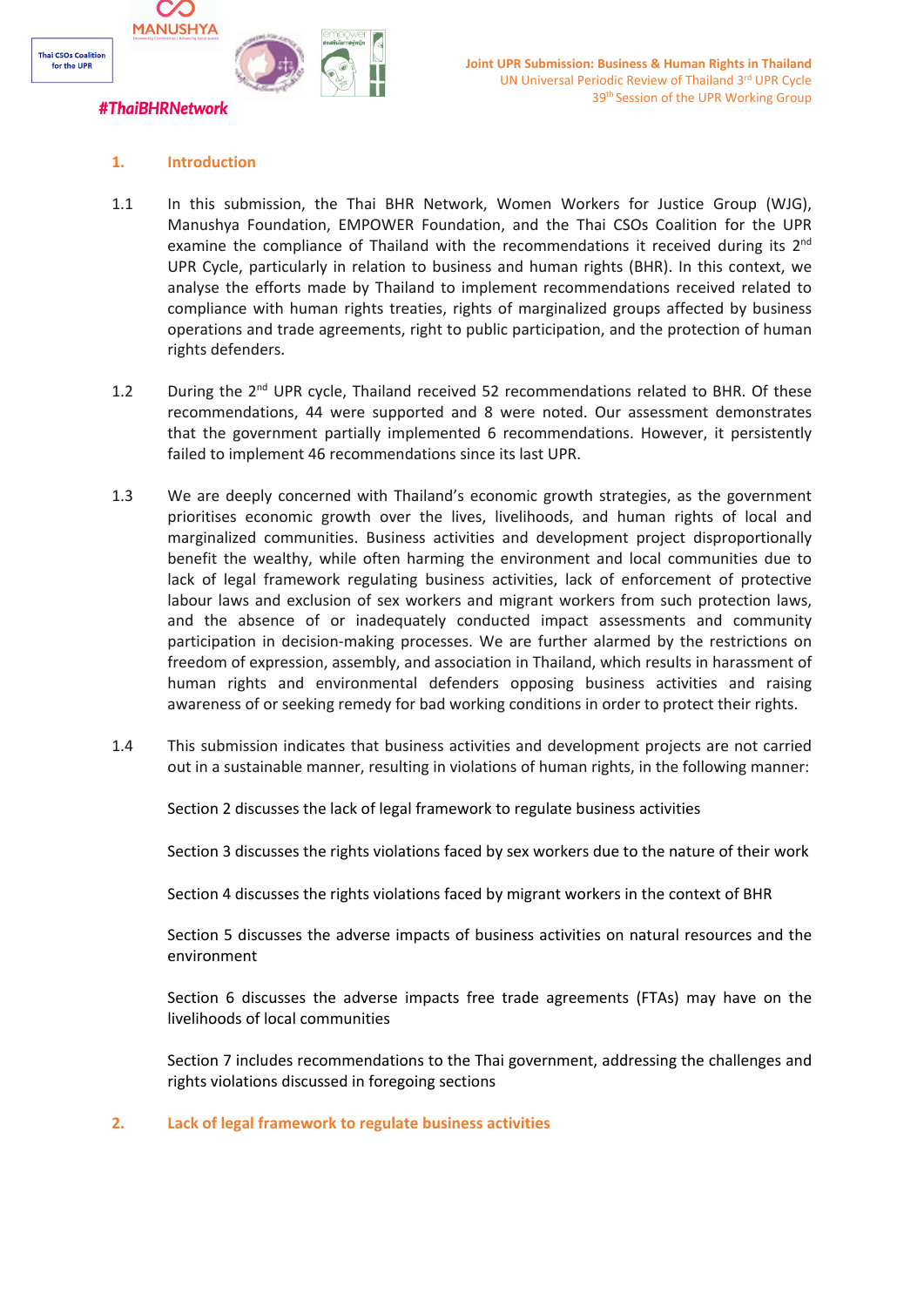

# 2.1 During the 2<sup>nd</sup> UPR cycle, the Thai government received a recommendation from Sweden to 'develop, enact and implement <sup>a</sup> National Action Plan (NAP) on BHR in order to implement the UN Guiding Principles on BHR (UNGPs), which it committed to do so. However, as evidenced below, it can be concluded that the government only partially implemented this recommendation. Moreover, instead of strengthening its legal framework to ensure that businesses respect human rights, the Thai government amended and drafted legislation loosening restrictions and requirements for business actors aiming to pursue businesses and projects.

- 2.2 Thai developed <sup>a</sup> NAP on BHR, but it fails to (1) implement the UNGPs on the ground, (2) ensure that business activities do not infringe upon human rights, (3) hold businesses accountable for rights violations caused by their operations, and (4) ensure that those whose rights are violated have access to effective remedies. <sup>1</sup> While prior to the drafting of the plan, the Thai government, particularly the Ministry of Justice (MoJ), consulted with local communities in all regions of the country to listen to their concerns related to BHR as well as to their community-led recommendations and solutions,<sup>2</sup> the government failed to integrate their concerns in the final NAP and left the issues faced by some communities unaddressed. The NAP is also ineffective to protect rights as it makes no mention of sex workers and indigenous peoples, despite being among the most severely affected. Moreover, the NAP does not consist of <sup>a</sup> mix of mandatory and voluntary measures, as prescribed by the UNGPs. Instead, it only consists of weak voluntary measures, which are unlikely to bring about change and regulate businesses.<sup>3</sup> Due to the Thai government's failure to adequately implement the UNGPs on the ground, marginalized communities remain vulnerable to corporate abuses, without having access to effective remedies.
- 2.3 The Thai government also amended existing legislation and loosened restrictions and requirements for business actors to comply with. For example, in the Factory Act (No. 2) of 2019, which amends the Factory Act of 1992, 'factory' is redefined as '<sup>a</sup> building, place or vehicle using machinery of 50 horsepower or more or having <sup>a</sup> minimum of 50 workers'. The Act also stipulates that <sup>a</sup> factory license will not expire until the factory ceases operations. 4 Regulations are relaxed compared to the Factory Act of 1992, which defines <sup>a</sup> 'factory' using the threshold of five horsepower and seven workers and requires <sup>a</sup> factory needs to renew its license every five years.<sup>5</sup> Problematically, following the new definition, many companies are no longer considered <sup>a</sup> factory and do not have to comply with strict requirements, providing more room for exploitation. With the abolition of the license renewal requirements, factories no longer have to show their continued compliance with provisions under the Act to continue carrying on their business operations.

## **3. Rights violations faced by sex workers due to the nature of their work**

3.1 During its 2<sup>nd</sup> UPR cycle, Thailand received one recommendation directly addressing rights of sex workers, which it supported. The Thai government committed to 'increase its efforts to ensure the right to the highest attainable standards of health also to sex workers by ensuring them access to healthcare and services and comprehensive sexuality education'. The Thai government also received 30 recommendations related to prevention of discrimination and protection of marginalized groups, of which it supported 28, and noted two. Among others, the Thai government committed to 'continue its efforts in strengthening policies and measures to promote and protect the human rights of its people, in particular those of vulnerable groups such as women, children, poor people, and migrants'. In order to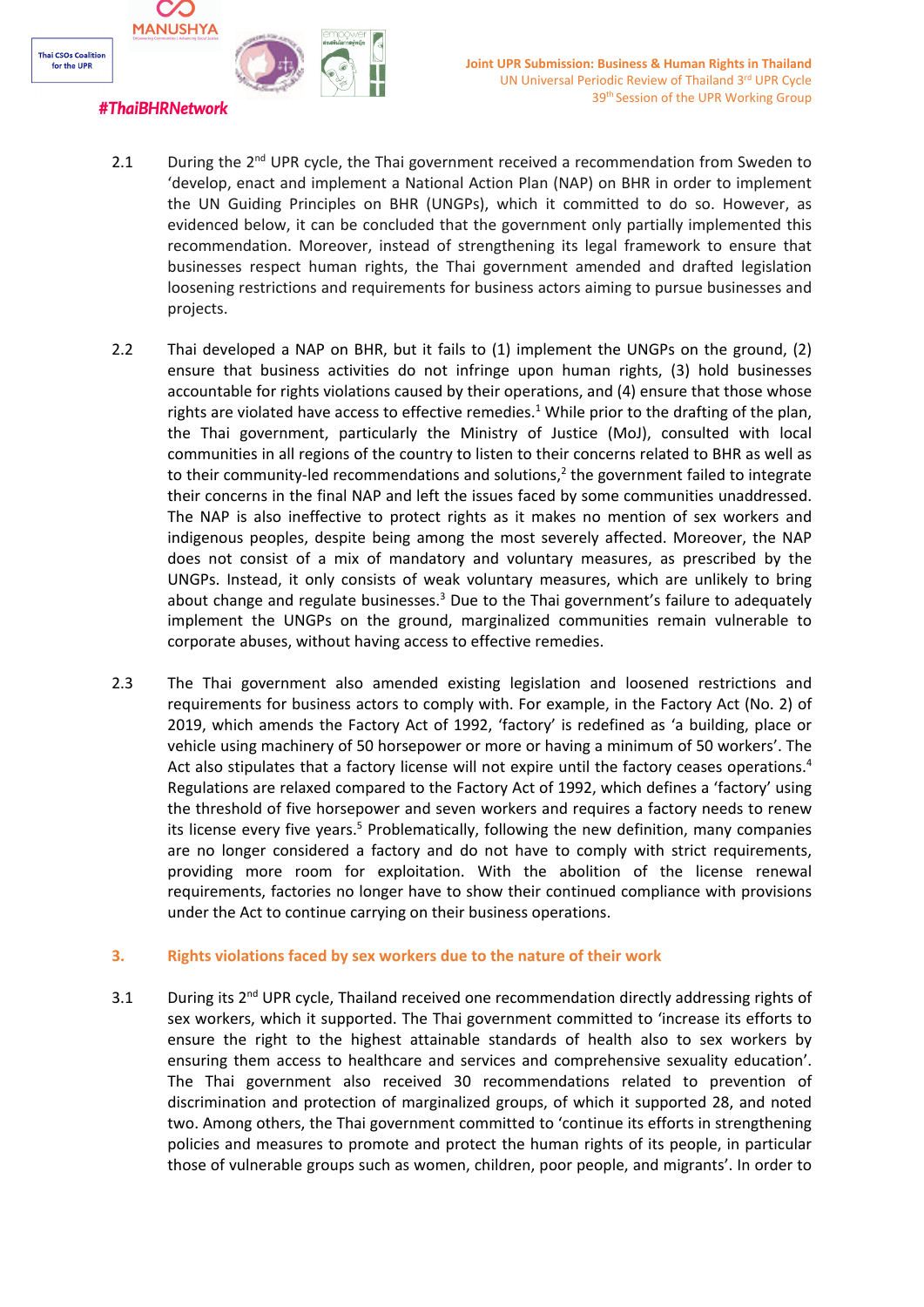

# ensure the rights of sex workers are being uphold and protected, it is significant that sex work is recognised as work, and that sex workers will be protected under labour laws and have access to social security systems. However, as evidenced below, this is not the case: sex workers continue to be criminalized and are subject to stigma, violence, exploitation, discrimination, and marginalization, in their daily lives and at the workplace. Therefore, the Thai government failed to implement the recommendations.

- 3.2 In Thailand, about 300,000 individuals earn <sup>a</sup> living through engaging in sex work. Altogether, they contribute to 10% to 12% of Thailand's GDP.<sup>6</sup> Even though sex workers are not recognised as 'workers', sex work is criminalized under the Prevention and Suppression of Prostitution Act of 1996. The Act is applied in <sup>a</sup> discriminatory manner, punishing sex workers for selling sex, while punishing customers who purchase sex. To enforce the Act, police resort to violent means, including the use of entrapment and raids of entertainment establishments employing sex workers.<sup>7</sup> Violent use of police power continues to be perpetrated because of <sup>a</sup> lack of policy prohibiting and sanctioning it. Moreover, during raids, police use possession of condoms as evidence against sex workers, which discourages sex workers from using condoms and thereby increases their vulnerability to HIV/AIDS.
- 3.3 Because sex work is being criminalized and considered 'illegal', sex workers are often forced to pay bribes for accessing basic rights and to be able to continue their work. Under Article 5 of the Prevention and Suppression of Prostitution Act, <sup>a</sup> fine not exceeding THB 1,000 is imposed on 'any person who, for the purpose of prostitution, solicits, induces, introduces herself or himself'. Police officers utilize the Act to demand <sup>a</sup> fine from sex workers, and often keep the money for themselves. Consequently, in some places in Thailand, 10% to 17% of sex workers' earnings go towards paying bribes to police. Migrant sex workers even pay 26% of their monthly earnings in bribes to authorities. ${}^{8}$
- 3.4 Sex workers are often subject to unfair employment practices because entertainment establishments do not abide by Thai labour law. A study EMPOWER Foundation, <sup>a</sup> leading sex workers rights' organization in Thailand, found that 87% of those employed in the entertainment industry work in conditions that fail to meet national legal standards for labour protection or the ILO criteria for decent work. The unfair employment practices are explained below. First of all, although the Entertainment Places Act of 1966 requires entertainment venues to acquire operating licenses from local police, this does not ensure meaningful health and safety protections for entertainment workers. Public health officials admit that the Ministry of Public Health'<sup>s</sup> auditing units only focus on the structure and facilities of these businesses, and not the occupational safety and health of workers. Moreover, because of the criminalisation of sex work, harassment and arrest workers are subject to by law enforcement authorities, sex workers do not report or file complaints about work-related injuries.<sup>9</sup> Accordingly, many experience poor work and living conditions, with <sup>a</sup> lack of adequate toilets, dirty workplaces, loud noises, lack of privacy in shared sleeping quarters, absence of ventilation, fire exits, fire escapes, and iron bars or fixtures on doors and windows in some workplaces. Sex workers also experience excessive working hours with insufficient rest days, ranging from zero to two per month, and <sup>a</sup> lack of paid leave. They also face unfair wage deductions, ranging from THB 100 to 2,000, imposed by employers and managers for taking sick leave, failing to undergo mandatory health checks, or if they do not take a client to a place designated by the establishment.<sup>10</sup> Additionally, sex workers face challenges because they often lack formal employment contracts. Often, no agreements are made between the worker and employer, and services and targets are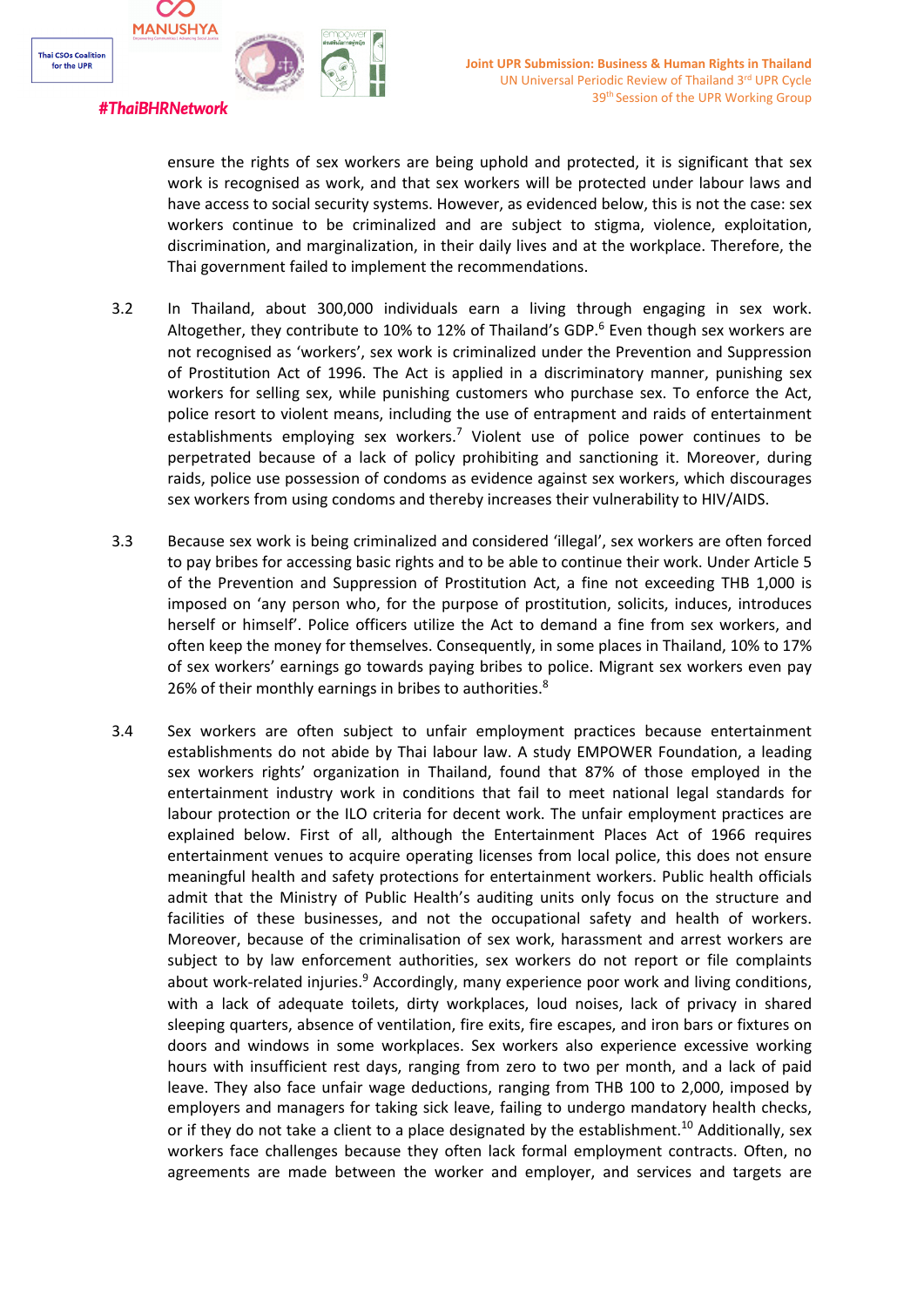

unilaterally decided by the employer or manager. Lastly, sex workers face unfair termination of employment if they are found HIV/AIDS positive or pregnant, disregarding ILO Recommendation No. 200 and 183.

- 3.5 While facing numerous violations, sex workers face barriers to collective bargaining for better working conditions: they do not have a form of workers' organisation or association. $^{11}$ While there is no legislation officially restricting Thai sex workers from unionising, there are barriers for sex workers: the right to association is being restricted to Thai nationals, excluding migrant sex workers, and due to stigma, sex workers are not recognised as important stakeholders in decision-making processes affecting them. Consequently, they are excluded from the development of policies and its implementation.
- 3.6 Due to the criminalization of sex work, workers have little to no access to state-based judicial remedies whenever their labour rights are violated. Fearing being charged under the Prevention and Suppression of Prostitution Act of 1996, sex workers are often reluctant to report crimes or rights violations they experience. Instead of an avenue for remedy, sex workers perceive the judicial system as <sup>a</sup> way to prosecute them. Accessing justice is even more challenging for sex workers with intersecting identities belonging to marginalized groups, ethnic minorities or indigenous communities. Not being able to report crimes and exploitative conditions they experience, they are forced to work under exploitative conditions.<sup>12</sup>
- 3.7 During the outbreak of COVID-19, 300,000 sex workers were severely affected, being the first ones to lose their jobs, and the last ones to return back to work. While they were left unemployed, unable to support themselves and their families,<sup>13</sup> they were also excluded from the Thai government'<sup>s</sup> so-called 'No One Left Behind' COVID-19 fund, established in May 2020. Some but not all sex workers, not belonging to ethnic minority groups, indigenous groups or being of migrant status, are able to register and apply for government aid. While some say this shows that the Thai government has acknowledged sex work as an economic activity, with some groups of sex workers left behind, discrimination and lack of acknowledgment still plagues sex work, particularly based on the ethnic identity and nationality of the sex worker.

#### **4. Rights violations faced by migrant workers in the context of business and human rights**

4.1 During its 2<sup>nd</sup> UPR cycle, Thailand received various recommendations directly addressing rights of migrants in Thailand, including in the context of BHR. The Thai government received three recommendations regarding the ratification of the International Convention on the Protection of the Rights of Migrant Workers and their Families (ICRMW) of which it supported two and noted one. The Thai government committed to 'consider ratifying the ICRMW'. Moreover, the Thai government received five recommendations directly addressing protection of migrant workers' rights, which it all supported. Among others, the Thai government committed to 'put in place legislations to protect migrant workers from abuse and exploitation'. The Thai government also received 25 recommendations addressing the protection of vulnerable populations in Thailand, of which it supported 23 and noted two. However, as evidenced below, the Thai government failed to implement these recommendations and has made insufficient efforts to protect the rights of migrant workers residing in Thailand.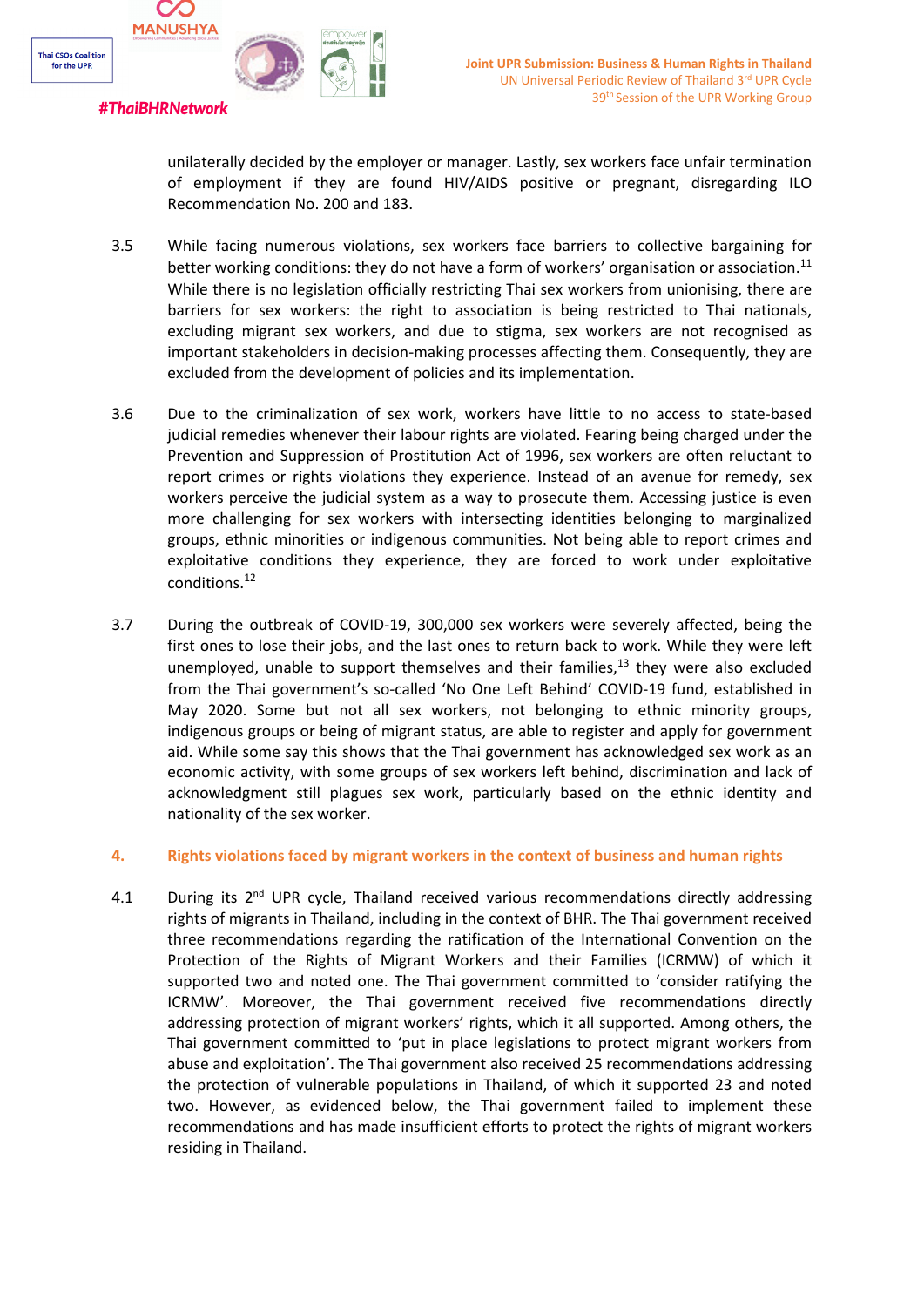

## **#ThaiBHRNetwork**

- 4.2 As of December 2019, Thailand counted 2,788,316 registered migrant workers, who are mostly from neighbouring countries, Myanmar, Lao PDR, and Cambodia, and are employed in low-skilled jobs, such as agriculture, fisheries, domestic work, and construction.<sup>14</sup> Moreover, Thailand hosted approximately three million unregistered migrant workers in 2017. Together, they make up more than 10% of the country'<sup>s</sup> workforce. While Thailand is home to many migrant workers, its current migration policy has proven unable to manage the growing number of migrant workers. The Thai government has not ratified the ICRMW or ILO Conventions 87 and 98, all of which set out international standards for workers' rights. At the national level, Thailand has also not implemented legislation guaranteeing that migrants' rights are being upheld. Policies are often ineffective and ever-changing, keeping migrants vulnerable to human rights violations and in a precarious legal status.<sup>15</sup> Problematically, due to the growing belief among Thais that migrant workers are <sup>a</sup> social, economic, and political burden, the Thai government is not likely to pass legislation protective of migrant workers.
- 4.3 Migrant workers in Thailand face challenges to register themselves and obtain legal status, due to complex procedures and barriers. First of all, due to language barriers, they are unable to undergo procedures themselves and have to rely on the assistance of agents or employers. Moreover, due to financial barriers, migrants are unable to bear costs for workers' registration. Therefore, workers prefer using irregular channels to enter Thailand. For example, in 2018, 90% of Cambodian overseas workers worked in Thailand, but due to the complex documentation procedure, costs, and limited information available about the process, only 30% of them used the official Memorandum of Understanding (MoU) system.16 Migrant workers unable to register themselves are considered 'illegal immigrants' and are subject to arrest and deportation.<sup>17</sup>
- 4.4 As <sup>a</sup> result of registration, workers may also face debt bondage. In accordance with the Foreigners' Working Management Emergency Decree, the Thai government must provide for the registration of all foreign employees that were not previously recognised as such, and it indicates <sup>a</sup> timeline for registration to take place. Due to the high volume of foreign workers in Thailand, the timeline has been extended several times. The Decree also stipulates that employers who hire foreign workers from their home countries are to carry out the worker'<sup>s</sup> registration process. Employers requesting excessive money from workers could face imprisonment of no more than six months, and <sup>a</sup> fine no more than twice the amount requested from the worker.<sup>18</sup> However, employers, middleman, and brokers regularly inflate the costs, leaving migrant workers with large debts, which in turn leads to violations of their rights, such as harsh working conditions, wage deductions, and confiscation of personal documents. For example, the Myanmar government estimates that the migrant registration programme costs THB 3,550.<sup>19</sup> Yet, it appears that on the ground migrant workers from Myanmar have to pay <sup>a</sup> much higher price, ranging between THB 8,000 and 16,000 or even more.
- 4.5 According to the 2016 Global Slavery Index, it is estimated that around 425,000 individuals are living in conditions of modern slavery in Thailand.<sup>20</sup> Once migrant workers arrive in Thailand as unregistered immigrants, they face detention, deportation, and <sup>a</sup> lack of social services, legal protection, aid, and other support they might require. Migrants often enter workplaces without accurate information about the type of work, working hours and conditions, and wages. They face exploitation at the workplace: many fail to receive fair wages, are overworked, and are dismissed without receiving early notice or compensation.<sup>21</sup>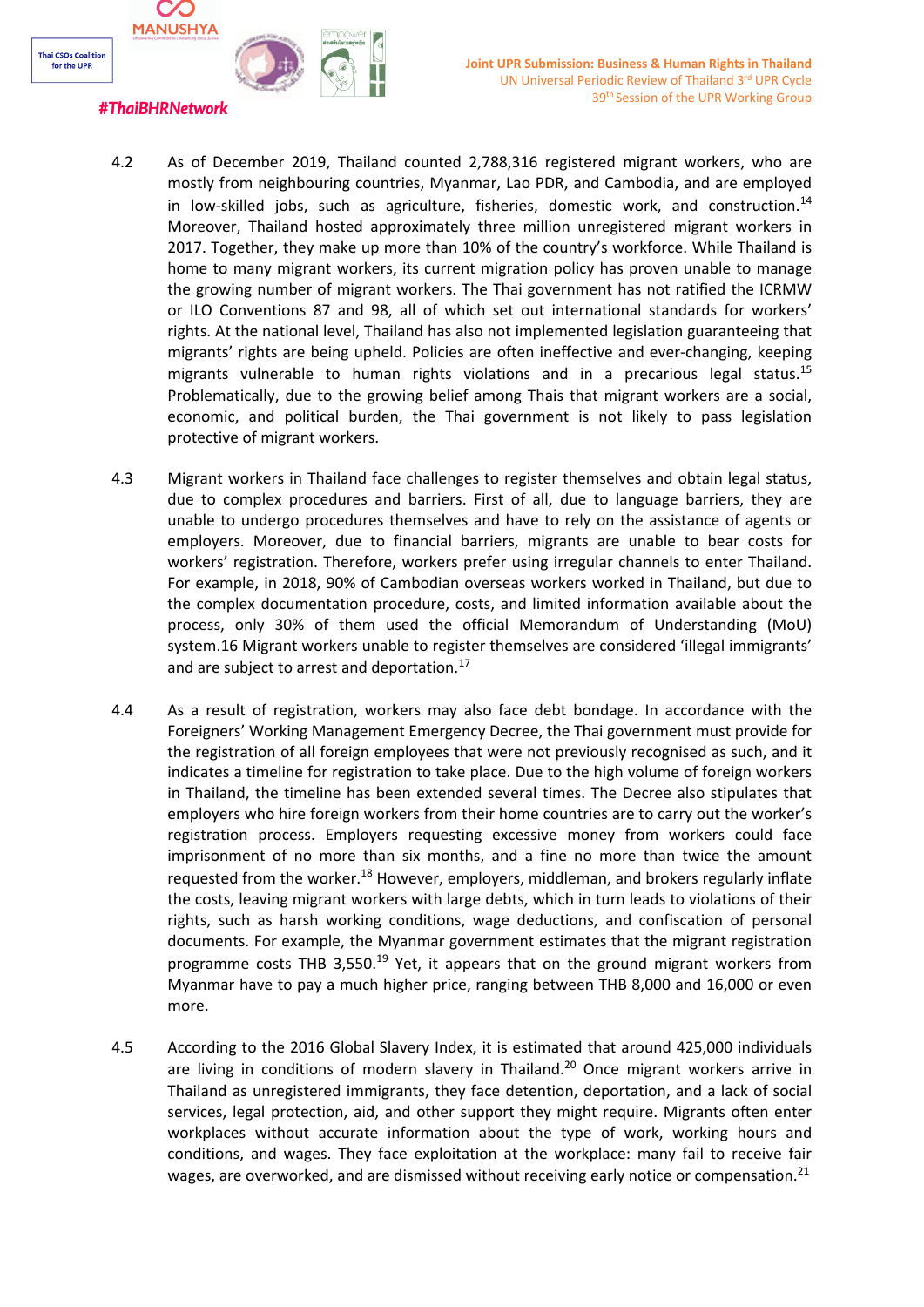

- 4.6 Migrants employed in the sex industry face even more challenges, due to the nature of their work, nationality, and lack of legal status. As <sup>a</sup> result of international pressure to combat human trafficking, the Thai government implemented the Prevention and Suppression of Human Trafficking Act of 2008, and wrongly conducted raids of entertainment establishments to 'rescue migrant sex workers', who are often believed to be victims of human trafficking, regardless of their consent to enter sex work. Consequently, these 'rescued' sex workers are left without work or means to provide for themselves and their families. These misguided 'rescue operations' led to reduced access to remedies, confinement in immigration detention centers, protracted lawsuits, and deportation.<sup>22</sup>
- 4.7 Although Thailand has laws in place that safeguard workers' labour rights, which apply to all workers, regardless of their nationality and legal status, such as the Labour Protection Act of 2019, the Social Security Act of 2015, and the Workmen'<sup>s</sup> Compensation Act of 1994, these laws are insufficient to protect migrant workers' rights, as their rights are being restricted in the context of employers being exempted from complying with their obligations under the law, and labour laws being poorly implemented and enforced. Migrant workers are also not guaranteed all the rights outlined in the Social Security Act of 2015, and due to the lack of registration and legal status, they do not enjoy the same minimum wage and safety protections guaranteed to other workers. According to the Mekong Migration Network'<sup>s</sup> study, more than half of the migrants employed in the agricultural sector lacks proper documentation and is therefore not paid minimum wages: 46% of the workers on corn farms received less than THB 4,500 per month.<sup>23</sup> Additionally, although the Workmen's Compensation Fund offers compensation to migrant workers, it does not cover unregistered workers, and does not cover some sectors in which migrant workers are disproportionally employed, such as fishing, agriculture, and domestic work.
- 4.8 Migrant workers also face challenges to engage in collective bargaining in order to achieve better working conditions. In the Labour Relations Act of 1975, migrant workers' right to form unions is restricted, as the law specifies that labour unions can only be established by persons with Thai nationality, while others can only be members.<sup>24</sup> Subsequently, migrant workers are unable to fight against injustices particularly faced by them. The lack of bargaining power has led to low wages, poor employment conditions, and substandard welfare benefits.
- 4.9 Migrant workers often fall victim of forced labour and, when seeking judicial remedy, they may face defamation lawsuits and Strategic Litigation Against Public Participation (SLAPP) cases from businesses which allegedly violated their rights. For instance, in October 2016, the Thammakaset Farm filed defamation charges against 14 migrant workers who submitted <sup>a</sup> complaint to the National Human Rights Commission of Thailand (NHRCT), accusing the company for forcing them to work 20 hours <sup>a</sup> day and to sleep in chicken rearing areas. The charges were accepted by the court in August 2017 and the case started in October 2017. In July 2018, the court dismissed the case against the workers.<sup>25</sup> Thammakaset appealed the decision, which was upheld by the Appeal Court in May 2019. However, the company did not give up and continued to file cases against the migrant workers and against those who stood up against the company and supported the migrant workers.
- 4.10 During the COVID-19 pandemic, migrant workers have been severely affected: due to business closures and suspension of operations, many migrant workers have lost their jobs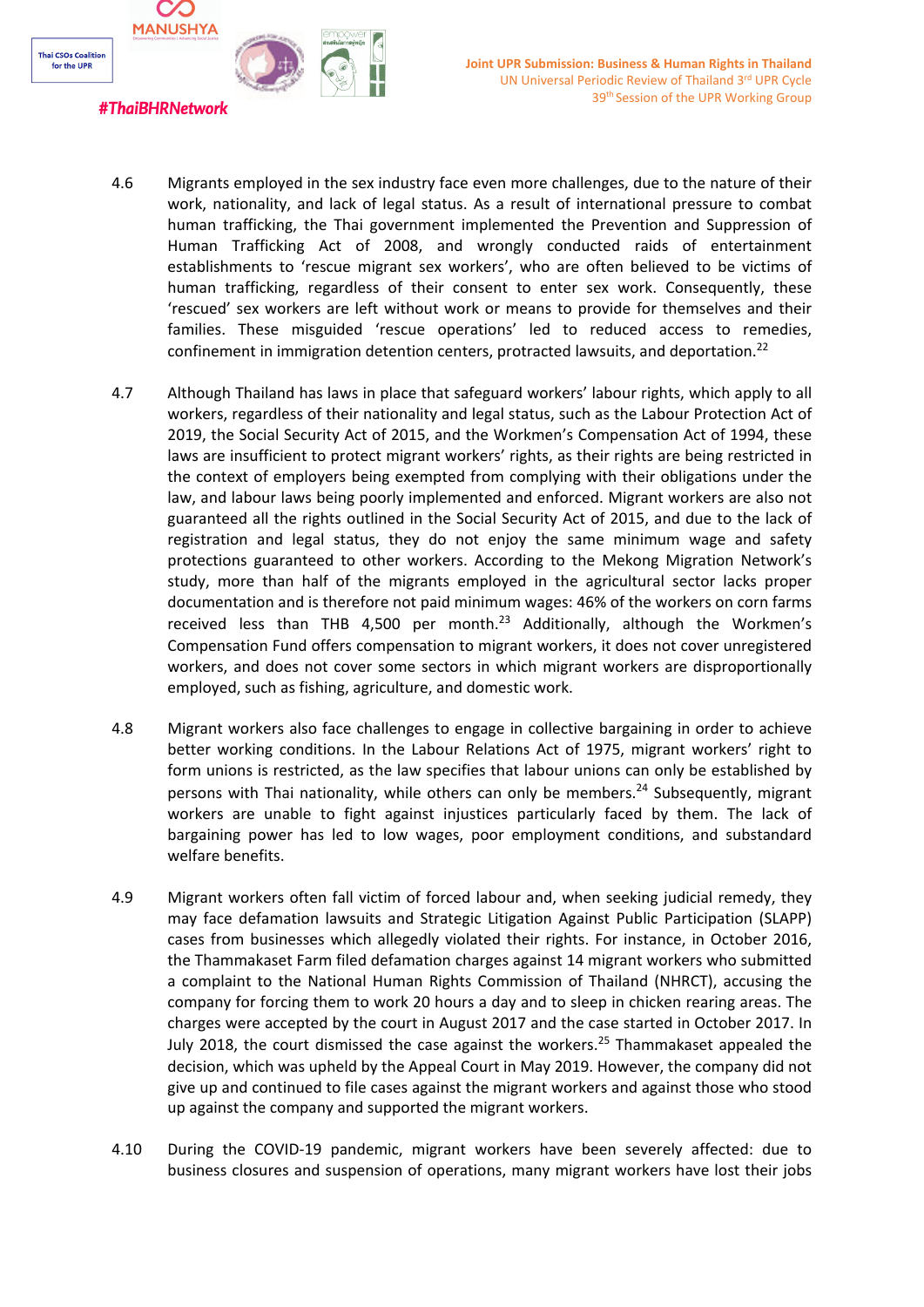

## #ThaiBHRNetwork

and income sources and are thus unable to sustain their livelihoods and that of their families. However, the Thai government failed to provide sufficient assistance to those who were forced to remain in Thailand due to border closures. Those who lost their jobs received no unemployment support from the Social Security Office (SSO), as employers had failed to notify the SSO about the workers' termination.<sup>26</sup> During the second COVID-19 outbreak in January 2021, the Thai government announced that <sup>a</sup> COVID-19 relief package of THB 4,000 could be approved by employees covered under the social security system. However, the beneficiaries would only include 11 million employees of private firms, who are covered under Section 33 of the Social Security Act of 2015. Despite migrant workers being covered under Section 33 of the Act, they are ineligible for the relief package, as one of the criteria to be eligible is to be a Thai national.<sup>27</sup> Therefore, migrant workers are once again discriminated against on the basis of their nationality and excluded from the Thai government'<sup>s</sup> response.

### **5. The adverse impacts of business activities on natural resources and the environment**

- 5.1 As noted, Thailand largely focuses on achieving economic development, such as through industrial expansion, large infrastructure projects, and the establishment of special economic zones (SEZs) and economic corridors. Problematically, economic development is conducted in an unsustainable way and leads to exploitation of the country'<sup>s</sup> natural resources and environment, on which local communities are dependent for their livelihoods.
- 5.2 During its 2<sup>nd</sup> UPR cycle, Thailand received one recommendation specifically addressing natural resources and the environment, i.e., to 'monitor enforcement of environmental legislation to protect the rights of local communities and prevent environmental degradation', which it supported. Moreover, it received 14 recommendations that are related to the protection of rights of vulnerable populations, which it supported. Among those recommendations, the Thai government committed to 'address the issue of human rights in the pursuit of economic growth in local areas'. However, as evidenced below, the Thai government failed to implement these recommendations, as the rights of local communities have been continuously violated through businesses and development projects, and they have lost their access to natural resources and environment.
- 5.3 Under Section 43 of the Constitution of 2017, communities have the right to 'manage, maintain and utilise natural resources, environment and biodiversity in <sup>a</sup> balanced and sustainable manner.' However, in reality, communities do not have this right and are unable to do so. Legislation enacted to manage natural resources and achieve and regulate economic development cause violations of the rights of communities and limit their access to and ability to manage natural resources. For example, such laws: (1) allow for flexible land use, (2) do away with laws perceived as an 'obstacle' to the Eastern Special Development Zone, (3) provide room for businesses to exploit natural resources and violate human rights, and (4) limit communities' rights to manage natural resources. For example, in order to 'obtain maximum benefits to the local community and ensure effective land use,' the Eastern Special Development Zone Act of 2018 allows the Department of Public Works and Town and Country Planning to change city zoning plans from rural to industrial land use, so that the Easter Economic Corridor project can be implemented. Problematically, this will severely impact the environment and communities who are dependent on farming and fishing activities for their livelihoods. Section 9 of the Act also provides that in the case that <sup>a</sup> law, rule, regulation, or notification 'causes inconvenience or delay or creates any obstacle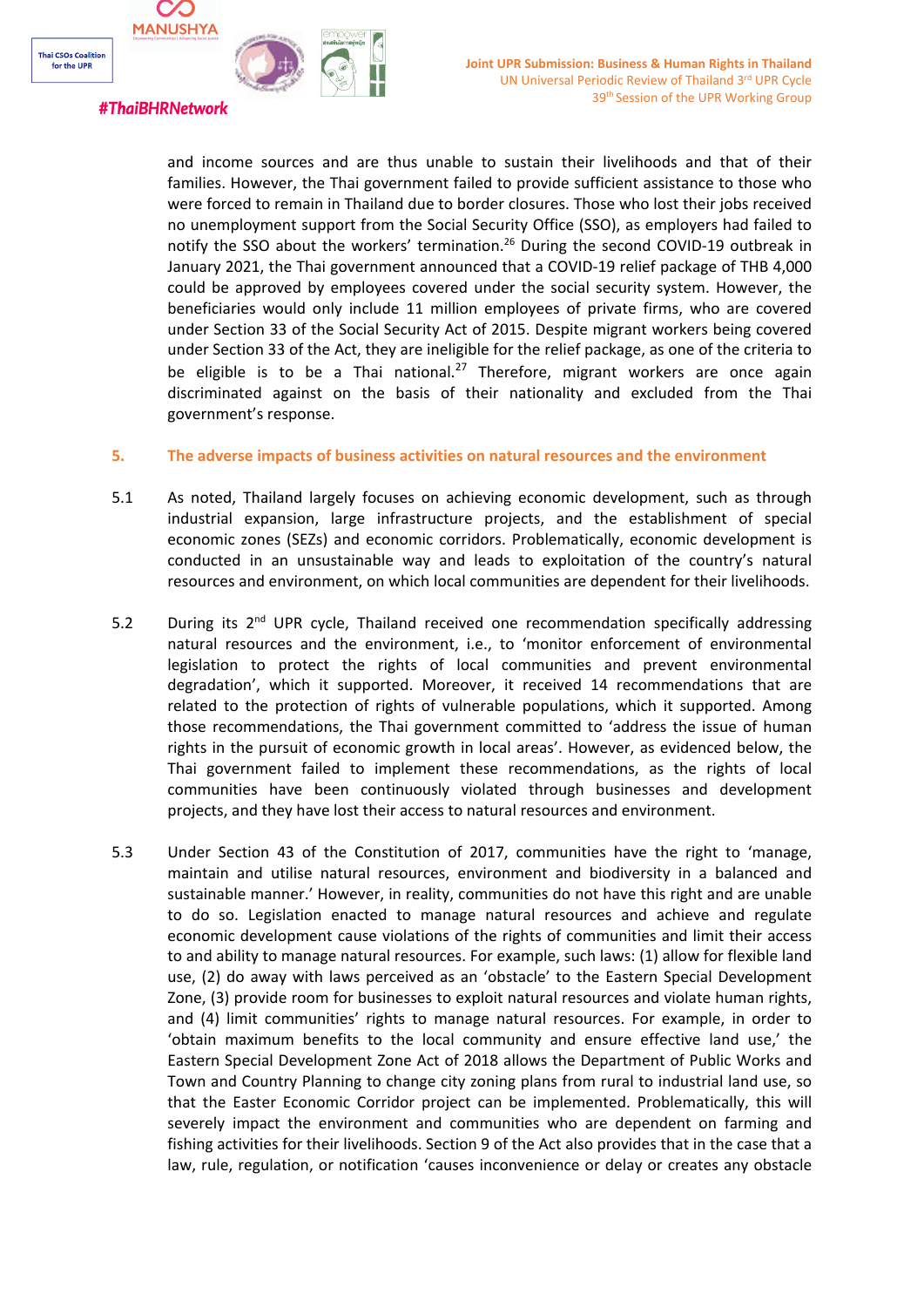

to the development of the Eastern Special Development Zone', the law, rule, regulation or notification can be amended or new legislation can be enacted. This is problematic, as communities opposing harmful projects are often perceived as the 'enemy of the state,' so any legislation aimed to enhance their rights might be deemed as an obstacle to the project.<sup>28</sup>

- 5.4 Section 58 of the Constitution of 2017 states that activities that may severely affect natural resources, environmental quality, health, sanitation, quality of life, or any other essential interest of the people or the environment, must conduct <sup>a</sup> study and assess impacts of activities prior to receiving permission to implement activities. This includes the arrangement of public hearings. Under Section 41, communities also have the right to access public data or information in possession of the State. However, in reality, communities are unable to participate in decision-making processes of projects that affect them and their natural resources. Communities are also not informed of projects, their consent is not sought, and Environmental Impact Assessments (EIAs) and Environmental and Health Impact Assessments (EHIAs) are often not properly conducted. Often times, community members opposing projects are barred from entering public hearings, and public hearings are not conducted in <sup>a</sup> language that local communities can understand or are held at far away locations.<sup>29</sup> Moreover, in recent years, the Thai government passed legislation restricting communities' right to public participation and eased the process of EIAs in particular cases. For example, in 2016, the National Council for Peace and Order (NCPO) issued NCPO Order 9/2016 to speed up the review process for certain projects by allowing project approval to be sought from the Cabinet prior to completion of an EIA.<sup>30</sup> In addition, according to Section 8 of the Eastern Special Development Zone Act of 2018, EIA reports will be approved within 120 days of the completion of the report. $^{31}$  This might be too short to carefully review the report and the impacts <sup>a</sup> project may have.
- 5.5 As no proper EIAs are conducted before development projects are being established, these projects adversely affect the environment, natural resources, and livelihoods, health, and well-being of communities. Examples of negative impacts faced include pollution, threats to water supplies, and transformation of fertile farm lands into industrial areas. One example is the Eastern Economic Corridor (EEC) supporting industrial sectors in three provinces: Rayong, Chon Buri, and Chachoengsao. The most essential watershed of Eastern Thailand, the low riverplain of the Bangpakong River, is located in the western part of Chachoengsao. According to the World Resources Institute, the EEC will pose risks to the Bangpakong River basin'<sup>s</sup> water and food security by 2030, which will lead to further consequences across the region.<sup>32</sup> As there is insufficient water, local communities are the ones suffering from unfair allocation of water resources, as the Thai government prioritises providing water to the industrial sector over communities. In January 2020, the Thai government already reclaimed over 200,000 rai of land in Chanthaburi province to build four reservoirs to supply EEC project with 300 million cubic metres of water.<sup>33</sup> The large water supply required for EEC projects is particularly problematic for communities as Thailand is also experiencing the worst drought in 40 years.<sup>34</sup> Not having access to water, communities will not be able to cope with the droughts and will not have sufficient water for domestic purposes.
- 5.6 To protect the rights of their communities, environment, and natural resources, numerous human rights and environmental defenders undertake actions to stop harmful projects. However, authorities and businesses often use intimidation tactics to silence HRDs and opponents of development projects. Intimidation tactics frequently used include physical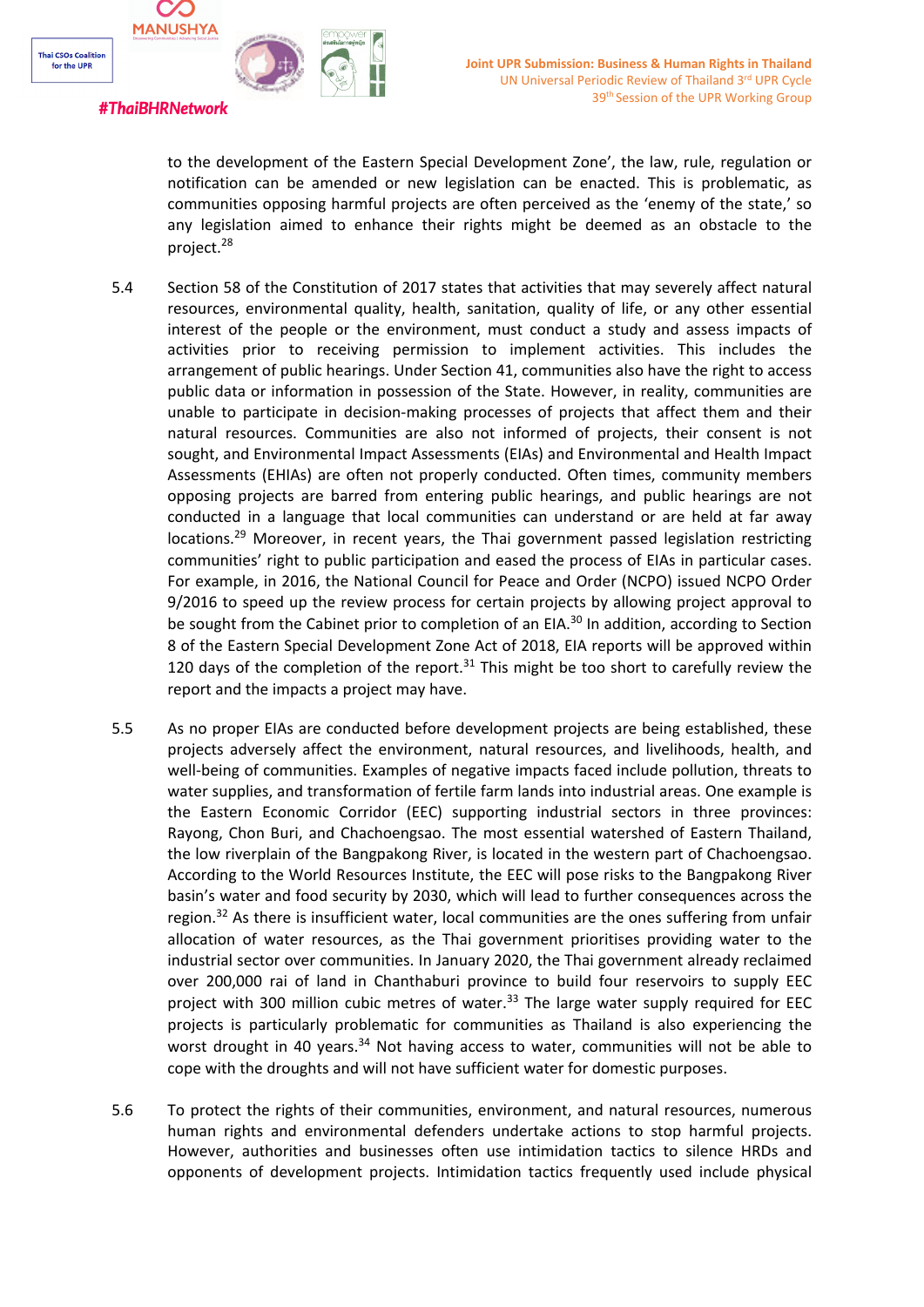

threats and judicial harassment in the form of SLAPP cases. For example, in 2018, villagers opposing the Thepa coal-fired power plant, which would be constructed in Thepa district in Songklha province, participated in <sup>a</sup> march against the project. Consequently, 17 of them were charged for allegedly violating the Public Assembly Act of 2015 by blocking traffic, marching on <sup>a</sup> public highway, fighting with police, carrying weapons in public, and staging an illegal demonstration.<sup>35</sup>

5.7 Problematically, when communities lose their access to natural resources on which they are dependent for their livelihoods, they do not receive compensation for the harm suffered. Companies often deny that they have caused any harm, and cases of community members who seek remedy through the judicial system often get dismissed. Even when courts rule in favor of the communities and orders companies to pay them compensation, it might take years before communities receive compensation. For example, in Kanchanaburi province, in 2007, 151 villagers sued Lead Concentrates Co. Ltd. for violating environmental laws, as the company and its mining operations caused pollution to the Klity Creek, harming locals. Ten years later, in 2017, the case is finally concluded with the Supreme Court'<sup>s</sup> Environmental Division ruling in favour of the villagers, ordering the company to pay THB 36.05 million to the plaintiffs. In 2018, the Kanchanaburi court also ruled that the company has pay for the cleaning up of the Creek, undertaken by the Pollution Control Department, which is estimated to cost THB 500 million.<sup>36</sup> As of yet, despite the court orders, villagers have not received compensation, and the Creek has not been restored.

### **6. The adverse impacts of FTAs on the livelihoods of local communities**

- 6.1 In the context of BHR, the authors are also concerned about Thailand'<sup>s</sup> economic growth and market expansion through negotiations and signing of FTAs. During its 2<sup>nd</sup> UPR Cycle, Thailand did not receive any recommendation directly addressing the impacts of FTAs. However, it received 30 recommendations related to the adverse impacts of bilateral and regional trade agreements on public health, agriculture, food security, and livelihoods, of which it supported 28 and noted two. Among others, the Thai government committed to 'implement measures to promote and protect the rights of peasants and other people working in rural areas' which are the ones most affected by FTAs. However, as evidenced below, the Thai government failed to implement these recommendations. FTAs and economic policies in Thailand benefit the central government, private sector, and elite, while infringing on the rights of local communities.
- 6.2 Thailand is <sup>a</sup> member of the World Trade Organisation (WTO), and is currently engaged in bilateral and regional FTAs. The Thai government is currently in the process of negotiating additional bilateral FTAs, such as with the European Union, for which <sup>a</sup> meeting will take place in December 2020.<sup>37</sup> Moreover, after extensive negotiations, the Thai government signed the Regional Comprehensive Economic Partnership (RCEP) on 15 November 2020,38 which would need to be signed by all countries within two years before it can take effect.<sup>39</sup> The country is also considering being part of the Comprehensive and Progressive Agreement for Trans Pacific Partnership (CPTPP). However, in August 2020, the Thai government noted that it was not adequately prepared and lacked consensus to join the agreement. In May 2020, the Parliament established subcommittees to study the cost and benefits of joining the CPTPP in relation to (1) agriculture and seeds; (2) economy; (3) trade and investment, and (4) public health.<sup>40</sup>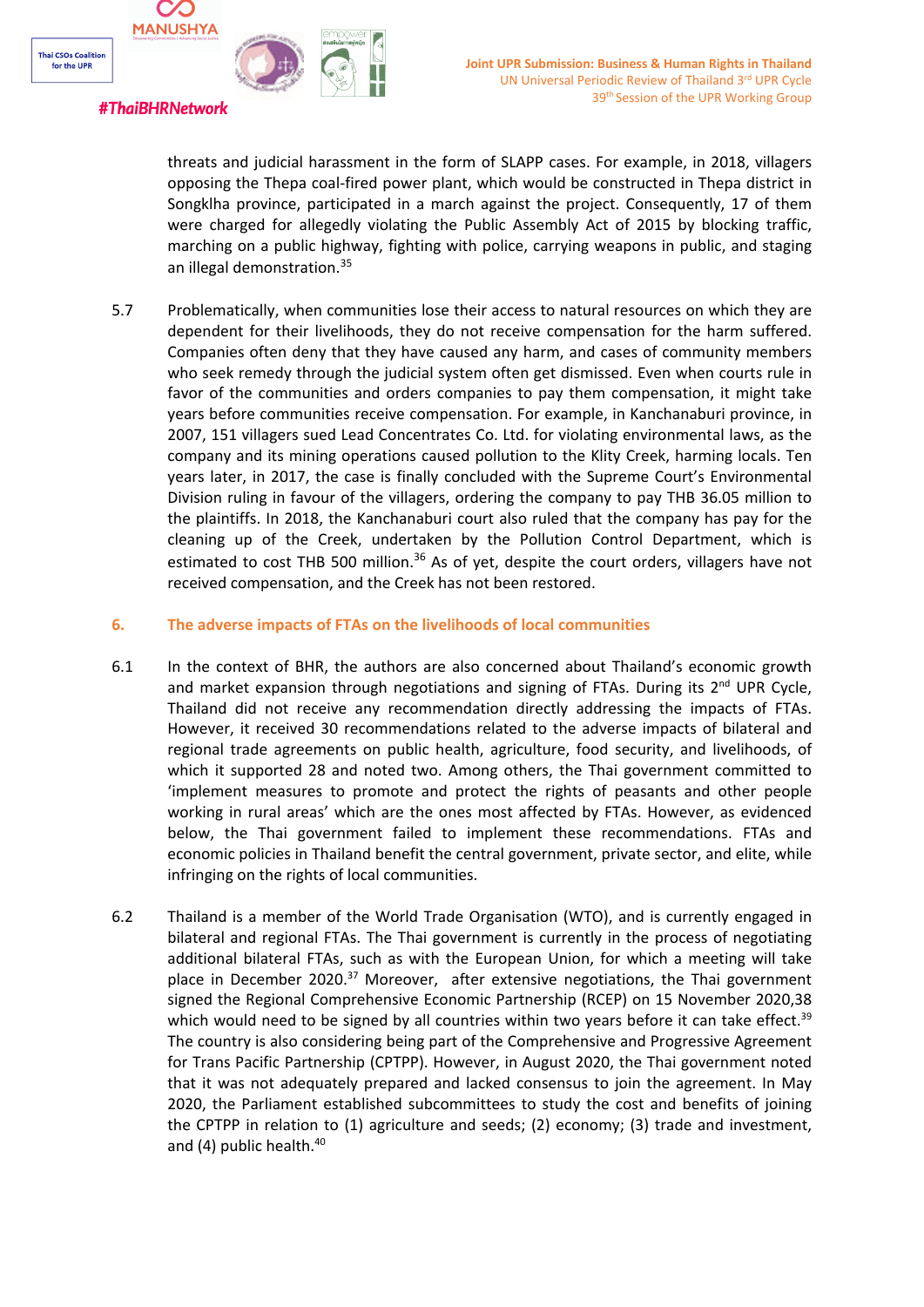

- 6.3 Section 41 of the Constitution of 2017 states that communities have the right to "be informed and have access to public data or information in possession of <sup>a</sup> State agency as provided by law". Moreover, Section 59 requires the State to "disclose any public data or information in the possession of <sup>a</sup> State agency, which is not related to the security of the State or government confidentiality, and shall ensure that the public can conveniently access such data or information." While communities have the constitutional right to information, in reality, local communities and the public at large do not have access to information regarding the drafting and negotiations of FTAs. Instead, FTAs are being negotiated by the central government and the private sector. What is being negotiated is not disclosed to the public and is not opened up for public consultation to gather the input of all who might be affected by the FTAs. This is problematic because local communities could be severely affected by such agreements. Not being informed or consulted, the voices of communities are not being listened to and their concerns are not addressed or taken into consideration. Consequently, the livelihoods of communities could be severely violated. In July 2018, CSOs have requested the Thai government to stop joining CPTPP because it will have severe impacts on local people, but also because negotiations were secretly conducted and had restricted the meaningful participation of civil society actors, while favouring businesses' participation. 41
	- 6.4 As <sup>a</sup> result of FTAs, such as RCEP, the Thai government'<sup>s</sup> ability to impose restrictions on foreign investors will be limited, including on labour laws and wage policies. This will negatively affect workers, who may be subject to longer working hours and unsafe working conditions. Moreover, due to FTAs, Thailand will become economically reliant on other countries, such as China. In the past decade, Chinese investments in Thailand have increased by about 46 times,<sup>42</sup> and, given the poor human rights records of China and Chinese investments abroad, this might adversely affect the rights of local communities in Thailand, who could face for example increased land-grabbing and reduced working conditions. RCEP'<sup>s</sup> chapter on Investment and Services further stipulates that RCEP members cannot discriminate against foreign companies that want to buy farmland. This could potentially lead to increased land grabbing, as land will be transferred from small food producers to big agribusinesses. If foreign companies would be allowed to own farmland in Thailand, local communities might face evictions from their land due to land-grabbing activities. This leads to destruction of their livelihoods and it negatively affects their health and access to food security. The communities most affected will include farmers, people living in rural areas, and indigenous peoples.<sup>43</sup>
	- 6.5 The RCEP agreement includes allowances of reduced tariffs and duty-free imports for particular farming products. This will negatively affect the livelihoods of Thai people dependent upon the production of such products, as increased imports will reduce locally produced products. RCEP may also lead to e-commerce and ICT farming, posing <sup>a</sup> threat to small traders and retailers. Those who will be most affected include women, small-scale farmers, and those employed in the informal sector, as they comprise <sup>a</sup> large percentage of workers in export industries.<sup>44</sup> They are likely to experience reduced wages, working conditions and labour rights and protections resulting from RCEP.
	- 6.6 RCEP and CPTPP are also likely to exploit and damage small scale farmers, as both agreements could allow MNOs to claim ownership over Thailand'<sup>s</sup> rich biodiversity, as they might include International Union for the Protection of New Varieties of Plants (UPOV) of 1991, which extends intellectual property over seeds and plants, preventing farmers from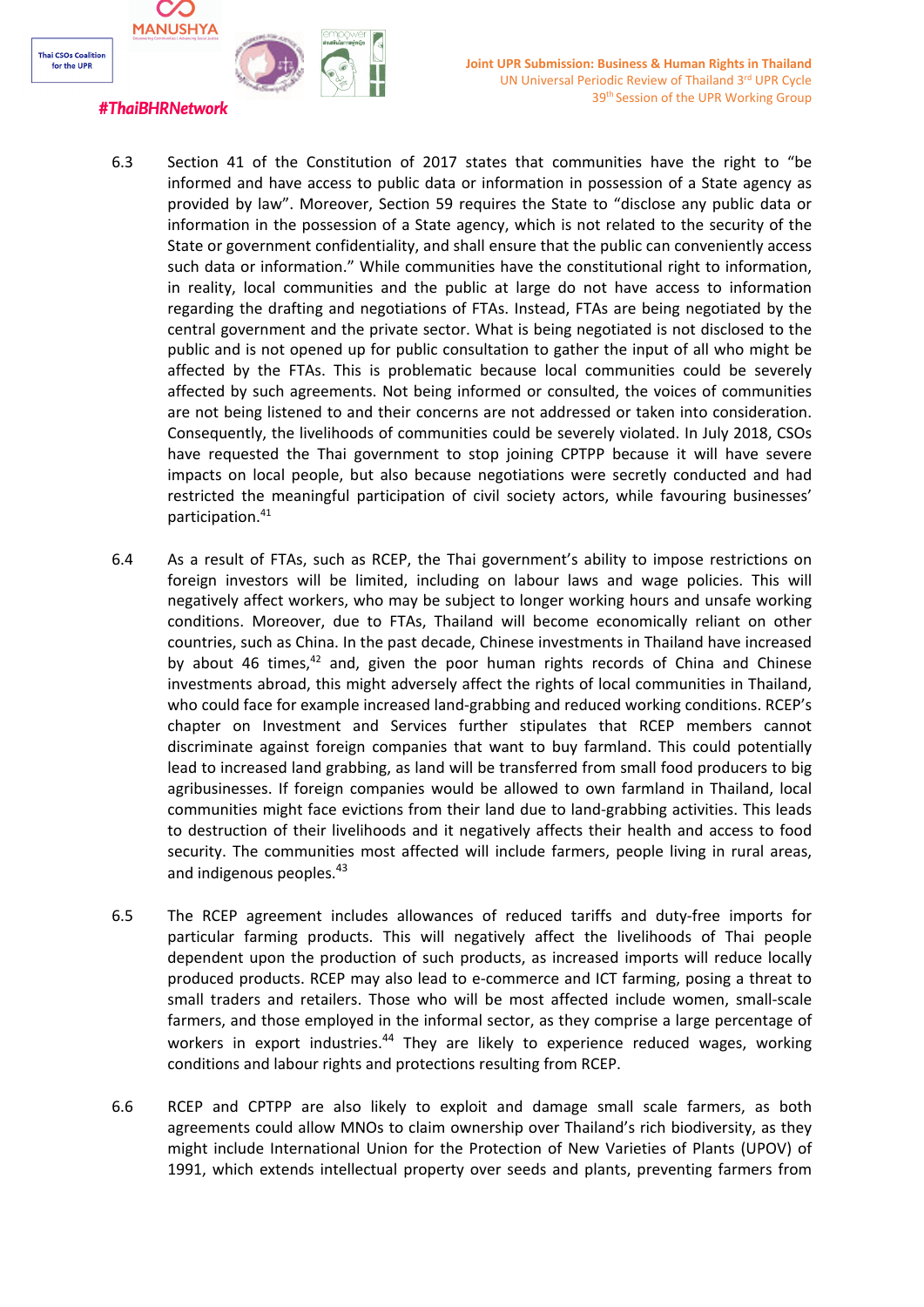

#### #ThaiBHRNetwork

saving and sharing protected seeds. This is problematic as it will restrict farmers' ability to save seeds of certain varieties, even though they have been using these seeds for generations. As <sup>a</sup> result of UPOV 1991, in the case that farmers would like to save certain seeds, they will have to pay royalties. Consequently, seed prices could rise 200 to 600%, 45 and the number of seed varieties will decrease due to increased monopolisation of seeds. Those found guilty could face fines up to THB 400,000 and/or up to two years in jail, as well as have their crops destroyed. Preventing local communities from saving and exchanging seeds will severely affect the lives of farmers, rural communities, and indigenous peoples, especially women, who play <sup>a</sup> central role in ensuring food security by saving, preserving, and diversifying seeds, and by feeding their family and community. Having limited access to seeds will also decrease the number of crop varieties, and may lead to mono-cropping, which results in the loss of food security, loss of biodiversity, loss of traditional farming methods, and loss of livelihoods, food security, and sovereignty.<sup>46</sup>

6.7 Many FTA negotiations, including RCEP, include an arbitration clause for Investor-State Dispute Settlement (ISDS), which can be invoked only by private actors against host States for allegedly violating investors' benefits. This occurs even when States have laws in place to promote and protect health and public interest. The ISDS mechanism in RCEP would prevent the Thai government from protecting the needs of its people, setting impunity for corporations and elites at the expense of its people and the environment. In Thailand, in March 2018, the Australian company Kingsgate brought <sup>a</sup> claim under the Thailand-Australia Free Trade Agreement (TAFTA) claim because the Thai government had allegedly violated the bilateral trade agreement through closing the gold mine of its Thai subsidiary, Akara Resources PLC, in Phichit province. The Thai government allegedly violated the agreement as it used its unchecked powers under Article 44 of the Interim Constitution of 2014 to close the mine, which is not recognised internationally. While the Thai government had closed the mine due to the disastrous impacts the mine had on the livelihoods of local communities living in the surrounding area, the company could still sue the Thai government for violating the agreement. The arbitration case is currently ongoing, and its first hearing took place in Singapore in February 2020. As the proceedings are kept secret, the current status of the case is unknown. However, problematically, ISDS often base their decisions on international investment law, ignoring environmental and human rights issues. Noticeably, if the Thai government loses the case against Kingsgate, it will need to pay compensation to the company. In August 2020, it was revealed that the Thai government planned to use THB 111 million to fight the case, which will be paid from taxpayers' money. Consequently, it will put Thai people further into poverty and widen social and economic inequality in the country.<sup>47</sup>

## **7. Recommendations**

## 7.1 **Regarding the lack of legal framework to regulate business activities**

- a. In line with Principle 1 and 2 of the UNGPs, Thailand should protect against human rights abuses within its territory and/or jurisdiction by third parties, including business enterprises, and take appropriate steps to prevent, investigate, punish and redress such abuse through effective polices, legislation, regulations and adjudication.
- b. In accordance with Principle 13 of the UNGPs, Thailand should ensure that business enterprises address negative impacts when they occur; and prevent or mitigate adverse human rights impacts that are directly linked to their operations, products or services by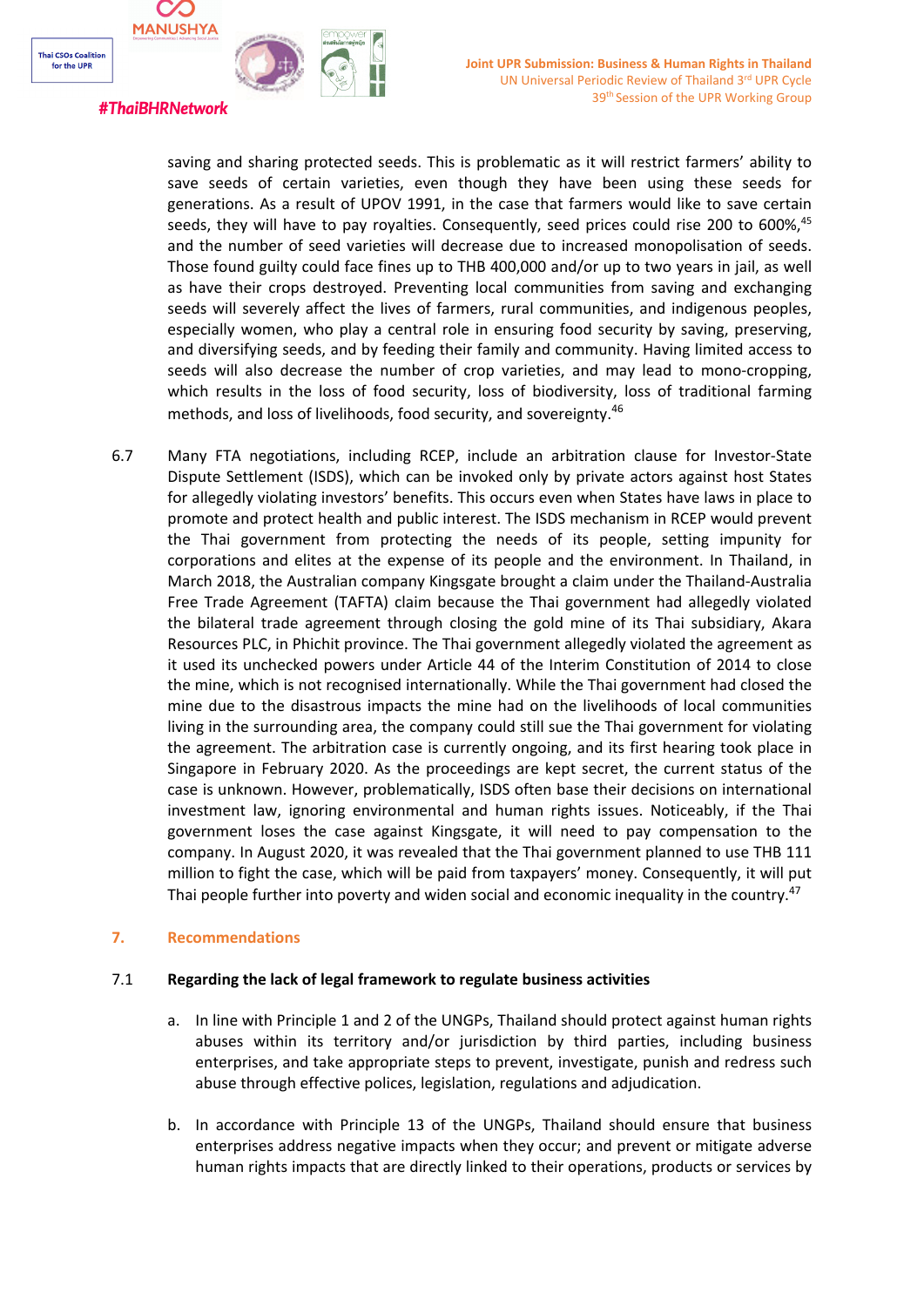

their business relationship.

## 7.2 **Regarding the rights violations faced by sex workers due to the nature of their work**

- a. According to Article 23 of the Universal Declaration of Human Rights (UDHR), guarantee that everyone has the right to work, free choice of employment, just and favourable conditions of work and protection against unemployment. As per the Report of the Special Rapporteur on the right of everyone to the enjoyment of the highest attainable standard of physical and mental health (2020), repeal all laws criminalizing sex work and practices around it, and establish appropriate regulatory frameworks within which sex workers can enjoy the safe working conditions to which they are entitled.
- b. In accordance with Article 7 of the International Covenant on Economic, Social and Cultural Rights (ICESCR), recognize the right of everyone to the enjoyment of just and favourable conditions of work which ensure <sup>a</sup> remuneration which provides all workers with fair wages; equal remuneration for work of equal value without distinction of any kind and <sup>a</sup> decent living for themselves and their families; safe and healthy working conditions; rest, leisure and reasonable limitation of working hours and periodic holidays with pay, as well as remuneration for public holidays.
- c. According to Concluding Observation 27 (c) of the Concluding observations by the Committee on the Elimination of Discrimination against Women (CEDAW) on the combined sixth and seventh periodic reports of Thailand (2017), investigate and punish individuals who exploit women in sex work, including government officials.
- d. In accordance with General Comment No. 22 of the CESCR, take measures to fully protect persons working in the sex industry against all forms of violence, coercion and discrimination.
- e. In line with Article 25 and 68 of ILO Convention No. 102 on Social Security (Minimum Standards) (1952), secure to Thai national and non-national residents protected the provision of unemployment benefit, particularly during the pandemic.

## 7.3 **Regarding the rights violations faced by migrant workers in the context of BHR**

- a. According to article 33 of the ICRMW, Thailand should ensure migrant workers and members of their families' right to be informed by the State of origin, the State of employment or the State of transit about their rights arising out of the Convention, the conditions of their admission, and their rights and obligations under the law.
- b. Ensure that migrant workers enjoy remuneration, working conditions and social security no less favourable than that applying to Thai nationals.
- c. In line with Article 26 of ICRMW, provide migrant workers and members of their families the right to freely join trade unions and take part in meetings and activities of trade unions and of any other associations established in accordance with law, with <sup>a</sup> view to protecting their economic, social, cultural and other interests, subject only to the rules of the organisation concerned.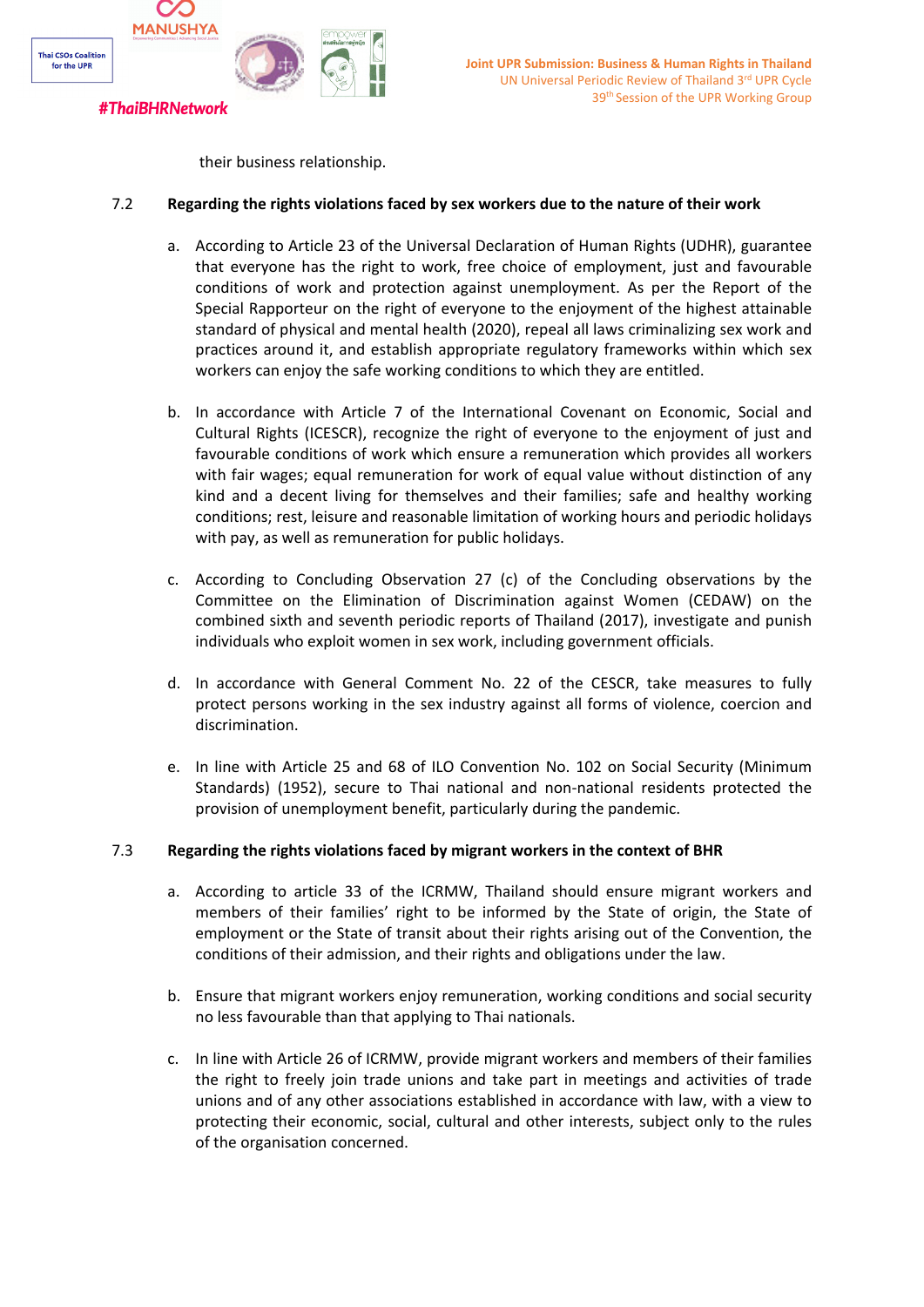

## d. In line with Concluding Observation 37 (e) of the Concluding observations by the CEDAW on the combined sixth and seventh periodic reports of Thailand (2017), strengthen efforts to protect migrant women workers from abusive and exploitative conditions, including by prosecuting and punishing those responsible, ensuring access to health-care and essential services without fear of arrest or deportation, and providing effective channels for seeking protection and redress for violations of their rights.

e. Adopt urgent measures to protect migrants and take steps towards the regularisation of undocumented migrants whenever necessary, in view of facilitating their access to health services during the fight against the pandemic.

## 7.4 **Regarding the adverse impacts of business activities on natural resources and the environment**

- a. In line with the Human Rights Committee General Comment on freedoms of opinion and expression (2011), ensure the right of access to information held by public bodies, regardless of the form in which the information is stored, its source and the date of production.
- b. In line with the CESCR'<sup>s</sup> General Comment on State obligations in the context of business activities (2017), deny the awarding of public contracts to companies that have not provided information on the social or environmental impacts of their activities or that have not put in place measures to ensure that they act with due diligence to avoid or mitigate any negative impacts on the rights under the ICESCR.
- c. In accordance with the UN Working Group on BHR Statement at the end of visit to Thailand (2018), adopt <sup>a</sup> more holistic approach of sustainability impact assessments that include social and human rights dimensions and take into account sector-specific risks.
- d. In accordance with the CESCR'<sup>s</sup> Concluding Observation 31 (2015), take steps to comprehensively regulate environmental protection and ensure strict enforcement of its environmental legislation, so as to prevent harmful effects on health of the population.
- e. In accordance with the CESCR'<sup>s</sup> Concluding Observation 11 (2015), adopt all measures necessary to protect human rights activists, including those working to defend economic, social and cultural rights, from any and all acts of intimidation, harassment and killings and to ensure that perpetrators of such acts are brought to justice.

## 7.5 **Regarding the adverse impacts FTAs may have on the livelihoods of local communities**

a. a. In line with article 11, paragraph 2 of the United Nations Declaration on the Rights of Peasants and Other People Working in Rural Areas adopted by the Human Rights Council on 28 September 2018, for which Thailand voted in favour, the Thai government must ensure that documents and dialogue relating to trade deals are well translated into the Thai language or appropriate dialect in order that all members of the public can have access to information.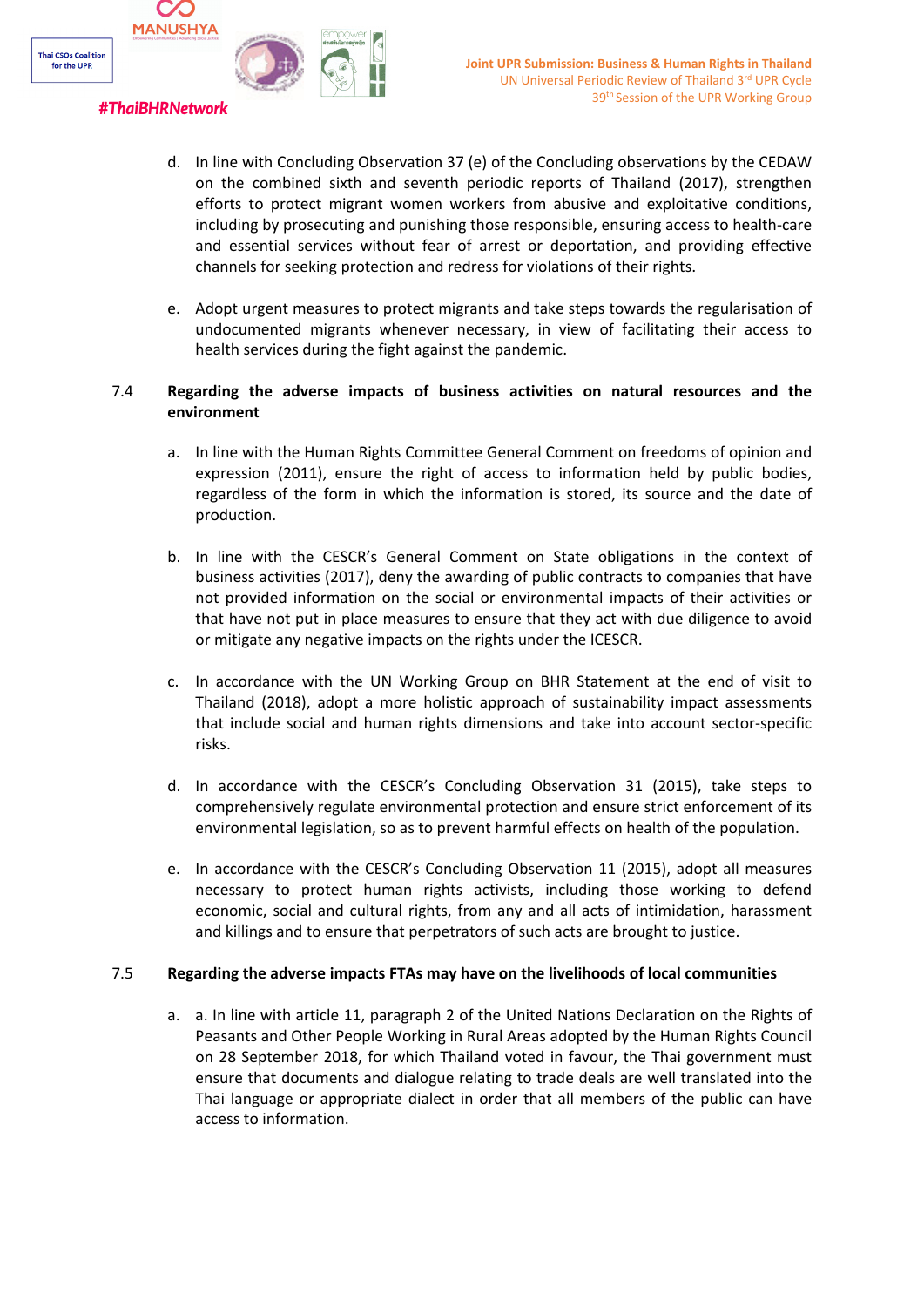

- b. Incorporate mechanisms stated in Article 190 of the 2007 Constitution into the new Constitution, in order to ensure transparency and public participation in bilateral and regional trade agreement negotiations. Also, allow for these agreements to be scrutinised by the Parliament.
- c. The Thai government must sustain and increase funding to protect Thai farmers from foreign imports.
- d. In line with UNDRIP Article 11, the Thai government should protect indigenous peoples' right to practice their cultural traditions, including maintaining the past, present, and future manifestations of their cultures. This also includes their traditional ways of farming, freely using the seeds they have been using for generations.
- e. In line with the CESCR'<sup>s</sup> General Comment No.7,48 the Thai government must formulate clear national legislation that protects Thai citizens against forced evictions at the behest of MNOs involved in trade deals with Thailand.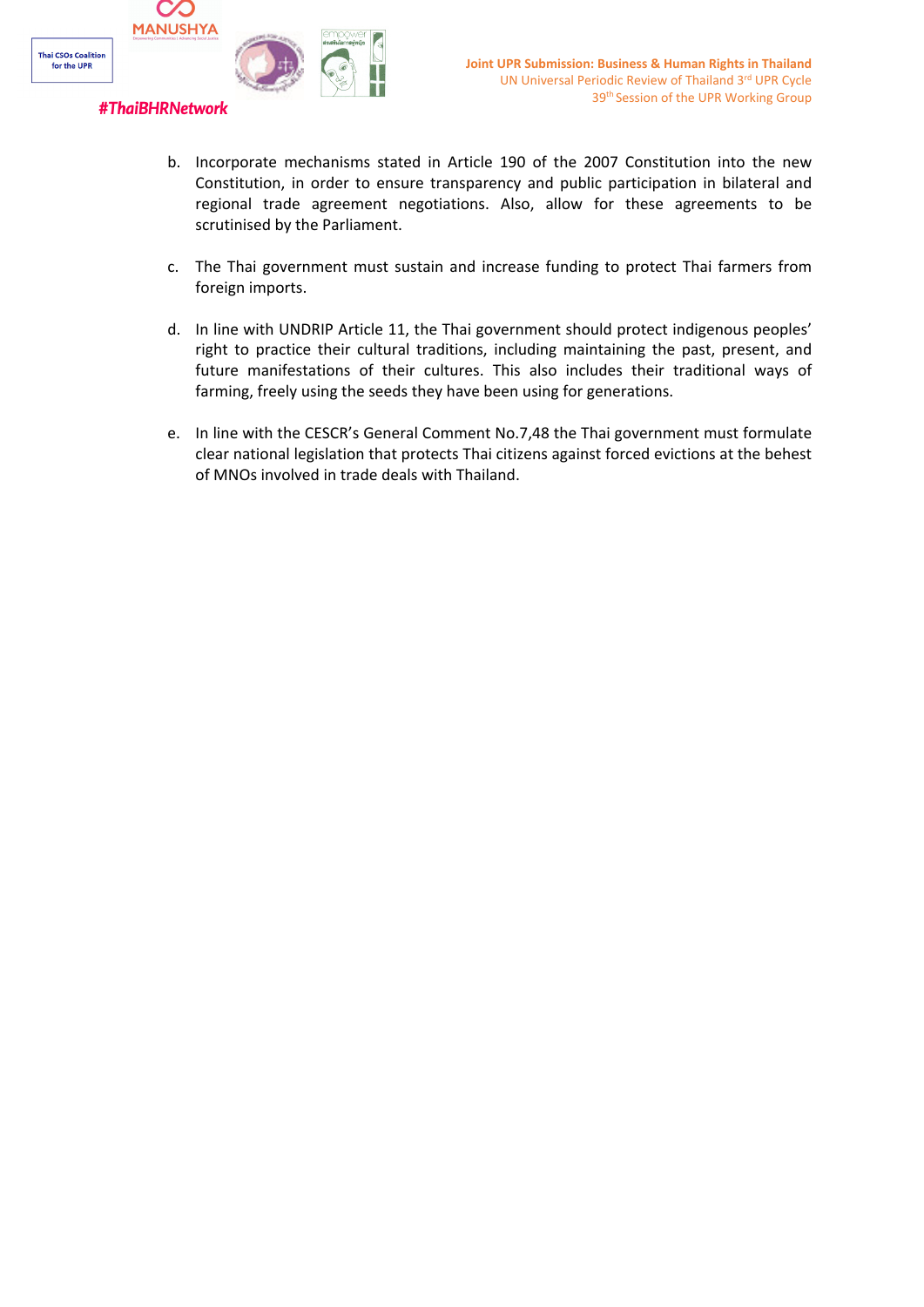

## **Endnotes**

| <sup>1</sup> Manushya Foundation, Comments on the Final Draft National Action Plan on Business and Human Rights in         |
|----------------------------------------------------------------------------------------------------------------------------|
| Thailand, (March 2019), available at: https://www.manushyafoundation.org/comments-on-the-nap-on-bhr                        |
| <sup>2</sup> Manushya Foundation, <i>Implementing Business and Human Rights Commitments in Thailand, (2017), available</i> |
| at: https://a9e7bfc1-cab8-4cb9-9c9e-                                                                                       |
| dc0cee58a9bd.filesusr.com/ugd/0ac4f6_dac8489887ef4cd4948358db3297a122.pdf                                                  |
| <sup>3</sup> Manushya Foundation, Comments on the Final Draft National Action Plan on Business and Human Rights in         |
| Thailand, (March 2019) available at: https://www.manushyafoundation.org/comments-on-the-nap-on-bhr                         |
| <sup>4</sup> Factory Act (No.2) B.E. 2562 (2019), (2019), available at:                                                    |
| https://www.jetro.go.jp/ext_images/thailand/e_activity/pdf/FactoryAct_02_2562.pdf                                          |

5 UN Committee on Economic, Social and Cultural Rights (CESR), *General Comment No. 7: The right to adequate housing (Art. 11.1): forced evictions,* (20 May 1997), E/1998/22, available at: <https://www.refworld.org/docid/47a70799d.html>

<sup>6</sup> Manushya Foundation, *Gender-based discrimination and sexual harassment in the workplace in Thailand*, (March 2019), available at: [https://a9e7bfc1-cab8-4cb9-9c9e-](https://a9e7bfc1-cab8-4cb9-9c9e-dc0cee58a9bd.filesusr.com/ugd/a0db76_28e0280277cd4047ab3050385a7fb248.pdf)

[dc0cee58a9bd.filesusr.com/ugd/a0db76\\_28e0280277cd4047ab3050385a7fb248.pdf](https://a9e7bfc1-cab8-4cb9-9c9e-dc0cee58a9bd.filesusr.com/ugd/a0db76_28e0280277cd4047ab3050385a7fb248.pdf); ILO, *Sex industry assuming massive proportions in Southeast Asia*, available at: [https://www.ilo.org/global/about-the](https://www.ilo.org/global/about-the-ilo/newsroom/news/WCMS_007994/lang--en/index.htm)[ilo/newsroom/news/WCMS\\_007994/lang--en/index.htm](https://www.ilo.org/global/about-the-ilo/newsroom/news/WCMS_007994/lang--en/index.htm)

7 Leo Bernardo Villar, Unacceptable Forms of Work in the Thai Sex and Entertainment Industry, *Anti-Trafficking Review 12 (2019)* 108-126.

8 Empower Foundation, *Sex Workers and the Thai Entertainment Industry*, (2017), available at: [https://tbinternet.ohchr.org/Treaties/CEDAW/Shared%20Documents/THA/INT\\_CEDAW\\_NGO\\_THA\\_27511\\_E.p](https://tbinternet.ohchr.org/Treaties/CEDAW/Shared%20Documents/THA/INT_CEDAW_NGO_THA_27511_E.pdf) [df](https://tbinternet.ohchr.org/Treaties/CEDAW/Shared%20Documents/THA/INT_CEDAW_NGO_THA_27511_E.pdf)

<sup>9</sup> Manushya Foundation, *Gender-based discrimination and sexual harassment in the workplace in Thailand*, (March 2019), available at: [https://a9e7bfc1-cab8-4cb9-9c9e-](https://a9e7bfc1-cab8-4cb9-9c9e-dc0cee58a9bd.filesusr.com/ugd/a0db76_28e0280277cd4047ab3050385a7fb248.pdf)

[dc0cee58a9bd.filesusr.com/ugd/a0db76\\_28e0280277cd4047ab3050385a7fb248.pdf](https://a9e7bfc1-cab8-4cb9-9c9e-dc0cee58a9bd.filesusr.com/ugd/a0db76_28e0280277cd4047ab3050385a7fb248.pdf)

10 Leo Bernardo Villar, Unacceptable Forms of Work in the Thai Sex and Entertainment Industry, *Anti-Trafficking Review 12 (2019)* 108-126.

11 Leo Bernardo Villar, Unacceptable Forms of Work in the Thai Sex and Entertainment Industry, *Anti-Trafficking Review 12 (2019)* 108-126.

<sup>12</sup> Manushya Foundation, *Gender-based discrimination and sexual harassment in the workplace in Thailand*, (March 2019), available at: [https://a9e7bfc1-cab8-4cb9-9c9e-](https://a9e7bfc1-cab8-4cb9-9c9e-dc0cee58a9bd.filesusr.com/ugd/a0db76_28e0280277cd4047ab3050385a7fb248.pdf)

[dc0cee58a9bd.filesusr.com/ugd/a0db76\\_28e0280277cd4047ab3050385a7fb248.pdf](https://a9e7bfc1-cab8-4cb9-9c9e-dc0cee58a9bd.filesusr.com/ugd/a0db76_28e0280277cd4047ab3050385a7fb248.pdf)

13 UNDP Thailand, *UNDP collaborates with community organisations to support sex workers during COVID-19*, (9 July 2020), available at:

[https://www.th.undp.org/content/thailand/en/home/presscenter/pressreleases/2020/UNDP-collaborates](https://www.th.undp.org/content/thailand/en/home/presscenter/pressreleases/2020/UNDP-collaborates-with-community-organizations-to-support-sex-workers-during-covid19.html)[with-community-organizations-to-support-sex-workers-during-covid19.html](https://www.th.undp.org/content/thailand/en/home/presscenter/pressreleases/2020/UNDP-collaborates-with-community-organizations-to-support-sex-workers-during-covid19.html)

14 ILO, *Triangle in ASEAN Quarterly Briefing Note,* (September 2020), available at: [https://www.ilo.org/wcmsp5/groups/public/---asia/---ro-](https://www.ilo.org/wcmsp5/groups/public/---asia/---ro-bangkok/documents/genericdocument/wcms_735108.pdf)

[bangkok/documents/genericdocument/wcms\\_735108.pdf](https://www.ilo.org/wcmsp5/groups/public/---asia/---ro-bangkok/documents/genericdocument/wcms_735108.pdf)

<sup>15</sup> Manushya Foundation, *Exploitative Labour Practices, Modern Slavery, Forced Labour, Human Trafficking, and Child Labour*, (March 2019), available at: [https://a9e7bfc1-cab8-4cb9-9c9e-](https://a9e7bfc1-cab8-4cb9-9c9e-dc0cee58a9bd.filesusr.com/ugd/a0db76_4207c738c414420baf136b17e8725ed4.pdf)

[dc0cee58a9bd.filesusr.com/ugd/a0db76\\_4207c738c414420baf136b17e8725ed4.pdf](https://a9e7bfc1-cab8-4cb9-9c9e-dc0cee58a9bd.filesusr.com/ugd/a0db76_4207c738c414420baf136b17e8725ed4.pdf)

16 GVC We World, *Labour Migration and Human Trafficking between Cambodia and Thailand, the Way Forward*, (7 May 2018), available at: [http://www.gvc-](http://www.gvc-italia.org/labour_migration_and_human_trafficking_between_cambodia_and_thailand_the_way_forward.html)

[italia.org/labour\\_migration\\_and\\_human\\_trafficking\\_between\\_cambodia\\_and\\_thailand\\_the\\_way\\_forward.htm](http://www.gvc-italia.org/labour_migration_and_human_trafficking_between_cambodia_and_thailand_the_way_forward.html) [l](http://www.gvc-italia.org/labour_migration_and_human_trafficking_between_cambodia_and_thailand_the_way_forward.html)

<sup>17</sup> Manushya Foundation, *Exploitative Labour Practices, Modern Slavery, Forced Labour, Human Trafficking, and Child Labour*, (March 2019), available at: [https://a9e7bfc1-cab8-4cb9-9c9e](https://a9e7bfc1-cab8-4cb9-9c9e-dc0cee58a9bd.filesusr.com/ugd/a0db76_4207c738c414420baf136b17e8725ed4.pdf)[dc0cee58a9bd.filesusr.com/ugd/a0db76\\_4207c738c414420baf136b17e8725ed4.pdf](https://a9e7bfc1-cab8-4cb9-9c9e-dc0cee58a9bd.filesusr.com/ugd/a0db76_4207c738c414420baf136b17e8725ed4.pdf)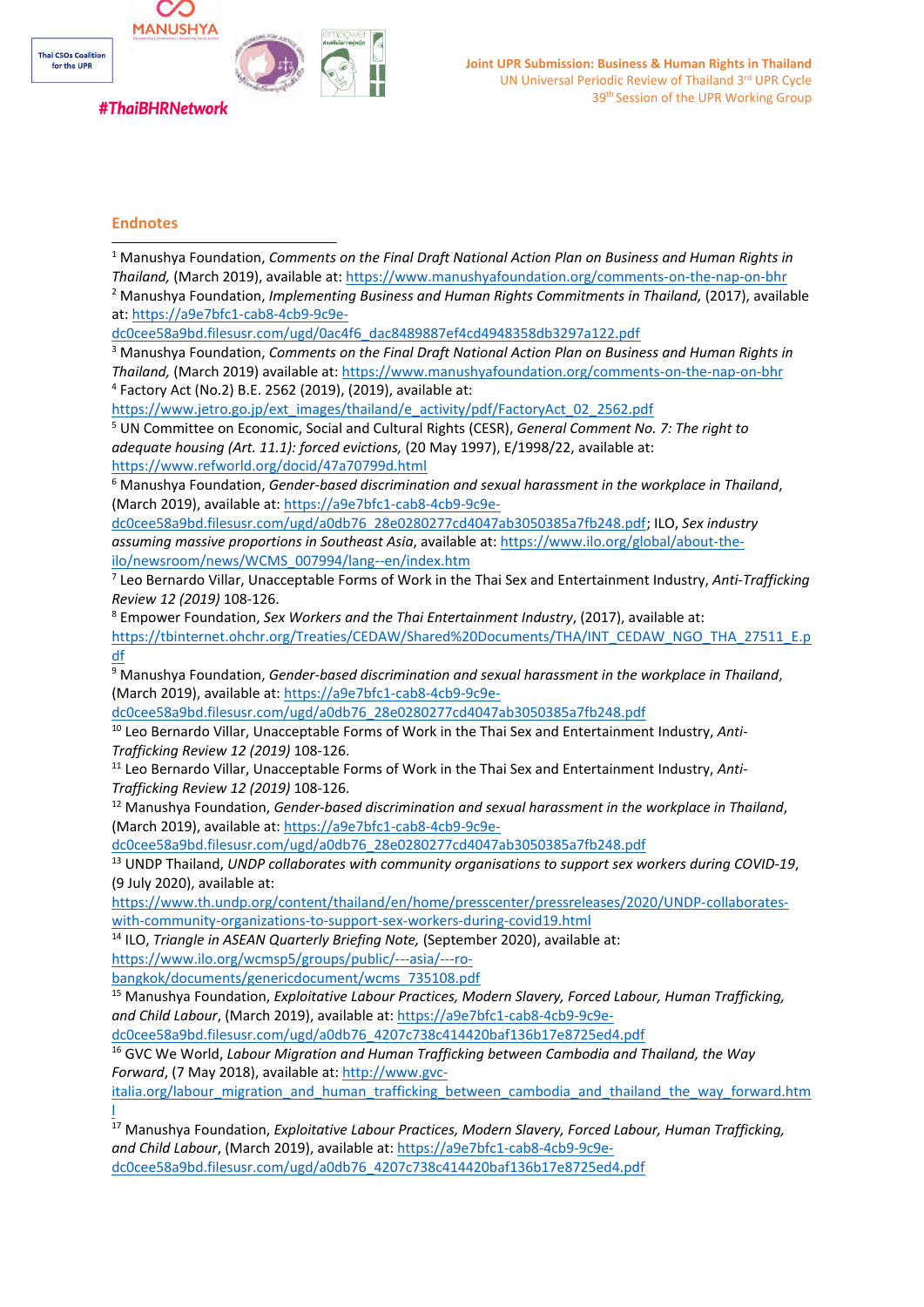

18 ILO, *Comments adopted by the CEACR: Thailand,* (2019), available at: [https://www.ilo.org/dyn/normlex/en/f?p=NORMLEXPUB:13202:0::NO::P13202\\_COUNTRY\\_ID:102843](https://www.ilo.org/dyn/normlex/en/f?p=NORMLEXPUB:13202:0::NO::P13202_COUNTRY_ID:102843) 19 Thomson Reuters Foundation, *Thailand'<sup>s</sup> migrant workers extorted while trying to go legal*, (5 April 2013), available at: <https://news.trust.org/item/20130405080400-95qth/> <sup>20</sup> Global Slavery Index, *Thailand,* (2016), available at: [https://www.globalslaveryindex.org/2019/data/country](https://www.globalslaveryindex.org/2019/data/country-data/thailand/)[data/thailand/](https://www.globalslaveryindex.org/2019/data/country-data/thailand/) <sup>21</sup> Manushya Foundation, *Exploitative Labour Practices, Modern Slavery, Forced Labour, Human Trafficking, and Child Labour*, (March 2019), available at: [https://a9e7bfc1-cab8-4cb9-9c9e](https://a9e7bfc1-cab8-4cb9-9c9e-dc0cee58a9bd.filesusr.com/ugd/a0db76_4207c738c414420baf136b17e8725ed4.pdf)[dc0cee58a9bd.filesusr.com/ugd/a0db76\\_4207c738c414420baf136b17e8725ed4.pdf](https://a9e7bfc1-cab8-4cb9-9c9e-dc0cee58a9bd.filesusr.com/ugd/a0db76_4207c738c414420baf136b17e8725ed4.pdf) <sup>22</sup> Manushya Foundation, *Exploitative Labour Practices, Modern Slavery, Forced Labour, Human Trafficking, and Child Labour*, (March 2019), available at: [https://a9e7bfc1-cab8-4cb9-9c9e](https://a9e7bfc1-cab8-4cb9-9c9e-dc0cee58a9bd.filesusr.com/ugd/a0db76_4207c738c414420baf136b17e8725ed4.pdf)[dc0cee58a9bd.filesusr.com/ugd/a0db76\\_4207c738c414420baf136b17e8725ed4.pdf](https://a9e7bfc1-cab8-4cb9-9c9e-dc0cee58a9bd.filesusr.com/ugd/a0db76_4207c738c414420baf136b17e8725ed4.pdf) 23 Radio Free Asia, *Study: Migrant workers in Thailand face tough conditions, sub-standard pay*, (30 January 2020), available at: [https://www.rfa.org/english/news/myanmar/thailand-migrant](https://www.rfa.org/english/news/myanmar/thailand-migrant-labor-01302020174652.html)[labor-01302020174652.html](https://www.rfa.org/english/news/myanmar/thailand-migrant-labor-01302020174652.html) 24 ILO, *Labour Relations Act, B.E. 2518 (1975),* available at: [https://www.ilo.org/dyn/natlex/natlex4.detail?p\\_lang=en&p\\_isn=14497](https://www.ilo.org/dyn/natlex/natlex4.detail?p_lang=en&p_isn=14497) <sup>25</sup> Manushya Foundation, *Exploitative Labour Practices, Modern Slavery, Forced Labour, Human Trafficking, and Child Labour*, (March 2019), available at: [https://a9e7bfc1-cab8-4cb9-9c9e](https://a9e7bfc1-cab8-4cb9-9c9e-dc0cee58a9bd.filesusr.com/ugd/a0db76_4207c738c414420baf136b17e8725ed4.pdf)[dc0cee58a9bd.filesusr.com/ugd/a0db76\\_4207c738c414420baf136b17e8725ed4.pdf](https://a9e7bfc1-cab8-4cb9-9c9e-dc0cee58a9bd.filesusr.com/ugd/a0db76_4207c738c414420baf136b17e8725ed4.pdf) 26 Bangkok Post, *Migrants see lives upended by downturn,* (3 May 2020), available at: <https://www.bangkokpost.com/thailand/general/1912084/migrants-see-lives-upended-by-downturn> 27 Bangkok Post, *Govt eyes B4,000 aid handouts,* 29 January 2021, available at: <https://www.bangkokpost.com/thailand/general/2058839/govt-eyes-b4-000-aid-handouts> <sup>28</sup> Manushya Foundation, *Study on the socio-ecological crises in Thailand'<sup>s</sup> Eastern Economic Corridor (EEC),* (2019), available at: [https://a9e7bfc1-cab8-4cb9-9c9e](https://a9e7bfc1-cab8-4cb9-9c9e-dc0cee58a9bd.filesusr.com/ugd/a0db76_5b71605017994fb280c2c6d4e6f42b54.pdf)[dc0cee58a9bd.filesusr.com/ugd/a0db76\\_5b71605017994fb280c2c6d4e6f42b54.pdf](https://a9e7bfc1-cab8-4cb9-9c9e-dc0cee58a9bd.filesusr.com/ugd/a0db76_5b71605017994fb280c2c6d4e6f42b54.pdf) <sup>29</sup> Manushya Foundation, *Community rights, management of natural resources and the environment*, (March 2019), available at: [https://a9e7bfc1-cab8-4cb9-9c9e](https://a9e7bfc1-cab8-4cb9-9c9e-dc0cee58a9bd.filesusr.com/ugd/a0db76_e989e6a620134e67a31f8501fc29cc2c.pdf)[dc0cee58a9bd.filesusr.com/ugd/a0db76\\_e989e6a620134e67a31f8501fc29cc2c.pdf](https://a9e7bfc1-cab8-4cb9-9c9e-dc0cee58a9bd.filesusr.com/ugd/a0db76_e989e6a620134e67a31f8501fc29cc2c.pdf) 30 OHCHR, *Statement at the end of visit to Thailand y the UNWG on BHR,* (4 April 2018), available at: <https://www.ohchr.org/EN/NewsEvents/Pages/DisplayNews.aspx?NewsID=22915&LangID=E> 31 EECO, *Eastern Special Development Zone Act B.E. 2561 (2018),* (2018), available at: [https://www.eeco.or.th/th/filedownload/1199/file\\_EEC%20ACT%202561%20\(English%20version\).pdf](https://www.eeco.or.th/th/filedownload/1199/file_EEC%20ACT%202561%20(English%20version).pdf) <sup>32</sup> Cheevapattananuwong P., Baldwin C., Lathouras A., Ike N., 'Social Capital in Community Organizing for Land Protection and Food Security' *MDPI Land 2020, 9, 69,* (28 February 2020), available at: <https://www.mdpi.com/2073-445X/9/3/69/pdf> <sup>33</sup> Bangkok Post, *Water wars looming,* (16 January 2020), available at: <https://www.bangkokpost.com/business/1836554/water-wars-looming> 34 East Asia Forum, *Thailand'<sup>s</sup> water shortage and inequality crisis,* (20 March 2020), available at: <https://www.eastasiaforum.org/2020/03/20/thailands-water-shortage-and-inequality-crisis/> <sup>35</sup> Manushya Foundation, *Community rights, management of natural resources and the environment*, (March 2019), available at: [https://a9e7bfc1-cab8-4cb9-9c9e](https://a9e7bfc1-cab8-4cb9-9c9e-dc0cee58a9bd.filesusr.com/ugd/a0db76_e989e6a620134e67a31f8501fc29cc2c.pdf)[dc0cee58a9bd.filesusr.com/ugd/a0db76\\_e989e6a620134e67a31f8501fc29cc2c.pdf](https://a9e7bfc1-cab8-4cb9-9c9e-dc0cee58a9bd.filesusr.com/ugd/a0db76_e989e6a620134e67a31f8501fc29cc2c.pdf) <sup>36</sup> Manushya Foundation, *Community rights, management of natural resources and the environment*, (March 2019), available at: [https://a9e7bfc1-cab8-4cb9-9c9e](https://a9e7bfc1-cab8-4cb9-9c9e-dc0cee58a9bd.filesusr.com/ugd/a0db76_e989e6a620134e67a31f8501fc29cc2c.pdf)[dc0cee58a9bd.filesusr.com/ugd/a0db76\\_e989e6a620134e67a31f8501fc29cc2c.pdf](https://a9e7bfc1-cab8-4cb9-9c9e-dc0cee58a9bd.filesusr.com/ugd/a0db76_e989e6a620134e67a31f8501fc29cc2c.pdf) 37 Bilaterals, *EU sets to resume FTA talks with Thailand,* (31 October 2020), available at: <https://www.bilaterals.org/?eu-set-to-resume-fta-talks-with> 38 Philippine News Agency, <sup>P</sup>*RRD highlights importance of RCEP at <sup>37</sup>th ASEAN summit,* (12 November 2020), available at: <https://www.pna.gov.ph/articles/1121653>

39 Channel News Asia, *Asia-Pacific nations sign world'<sup>s</sup> largest trade pact RCEP,* (15 November 2020), available at: [https://www.channelnewsasia.com/news/business/rcep-trade-pact-asean-summit-singapore-](https://www.channelnewsasia.com/news/business/rcep-trade-pact-asean-summit-singapore-china-13534960)